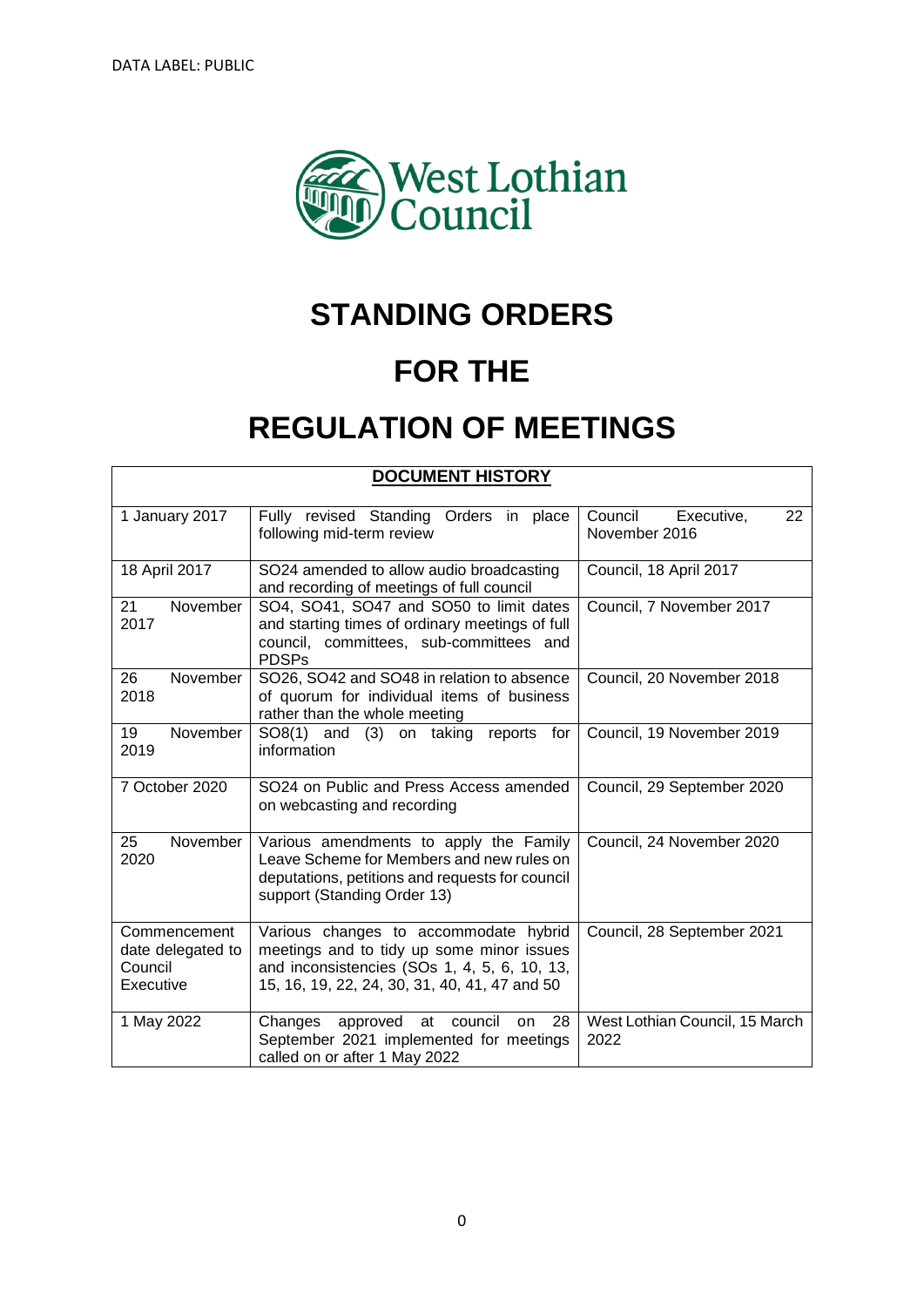DATA LABEL: PUBLIC

### **CONTENTS**

### **Preliminary**

| $\mathbf 1$    | Definitions                                                | 3  |  |  |  |
|----------------|------------------------------------------------------------|----|--|--|--|
|                | <b>Council Meetings</b>                                    |    |  |  |  |
| $\overline{2}$ | <b>First Meeting after Election</b>                        | 5  |  |  |  |
| 3              | <b>Appointing Members</b>                                  | 6  |  |  |  |
| 4              | Date and Time of Scheduled Meetings                        | 6  |  |  |  |
| 5              | <b>Special Meetings</b>                                    | 6  |  |  |  |
| 6              | Notice of Meeting and Agenda                               | 7  |  |  |  |
| 7              | Urgent Business - to be dealt with at meetings             | 7  |  |  |  |
| 8              | <b>Order of Business</b>                                   | 8  |  |  |  |
| 9              | Chair                                                      | 8  |  |  |  |
| 10             | <b>Chair - Powers and Duties</b>                           | 9  |  |  |  |
| 11             | Chair - Rulings                                            | 9  |  |  |  |
| 12             | Minutes, Attendance and Apologies                          | 9  |  |  |  |
| 13             | Deputations                                                | 9  |  |  |  |
| 14             | Items of Business - Officers and Questions                 | 13 |  |  |  |
| 15             | Items of Business - Debate                                 | 13 |  |  |  |
| 16             | <b>Voting Procedure</b>                                    | 14 |  |  |  |
| 17             | <b>Voting Intentions</b>                                   | 14 |  |  |  |
| 18             | Formal Questions - Provost, Chairs & Executive Councillors | 14 |  |  |  |
| 19             | <b>Urgent Motions</b>                                      | 15 |  |  |  |
| 20             | Motions for Inclusion on the Agenda                        | 16 |  |  |  |
| 21             | Motions for Remit to a Committee                           | 16 |  |  |  |
| 22             | <b>Obstructive or Offensive Conduct - Members</b>          | 17 |  |  |  |
| 23             | <b>Obstructive or Offensive Conduct - Public</b>           | 18 |  |  |  |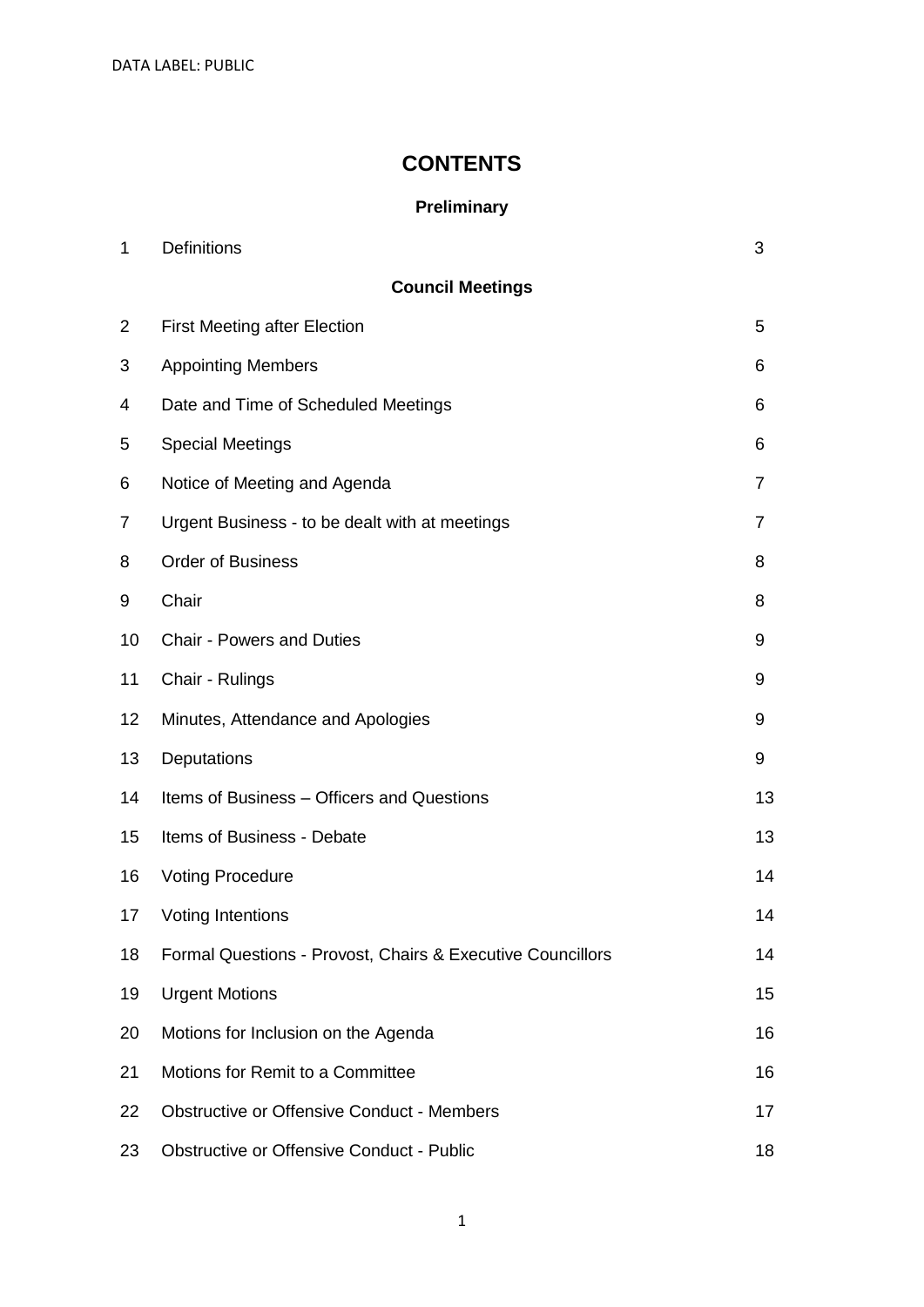| 24 | <b>Public and Press - Access</b>                                                          | 18 |
|----|-------------------------------------------------------------------------------------------|----|
| 25 | Adjourning a Meeting                                                                      | 19 |
| 26 | Quorum                                                                                    | 19 |
| 27 | Financial and Other Interests – Disclosure and Restriction on Participation<br>and Voting | 19 |
| 28 | Changing a Decision                                                                       | 19 |
| 29 | Attendance at Hearings                                                                    | 19 |
| 30 | Duration of appointments, attending and failing to attend meetings                        | 20 |
| 31 | Urgent Business - Action by Clerk                                                         | 20 |
| 32 | Membership of and Attendance at Outside Bodies and Conferences                            | 20 |
| 33 | Standing Orders - Amendment and Publication                                               | 21 |

### **Scheme of Administration**

### **Committees**

| 34                    | Appointment of Chairs and Members, Remit and Meetings of Committees | 21 |
|-----------------------|---------------------------------------------------------------------|----|
| 35                    | Delegation and Reference to Committees                              | 21 |
| 36                    | Chair                                                               | 22 |
| 37                    | Membership                                                          | 22 |
| 38                    | Attendance of Non-Members at Committees                             | 22 |
| 39                    | <b>Reporting Arrangements</b>                                       | 22 |
| 40                    | <b>Substitute Members</b>                                           | 22 |
| 41                    | Date and Time of Meetings - Committees                              | 23 |
| 42                    | Quorum - Committees                                                 | 23 |
| 43                    | Standing Orders which apply to Committees                           | 23 |
| <b>Sub-Committees</b> |                                                                     |    |
| 44                    | Sub-Committees                                                      | 23 |
| 45                    | Delegation and Reference to Sub-Committees                          | 24 |
| 46                    | Chair                                                               | 24 |
| 47                    | Date and Time of Meetings                                           | 25 |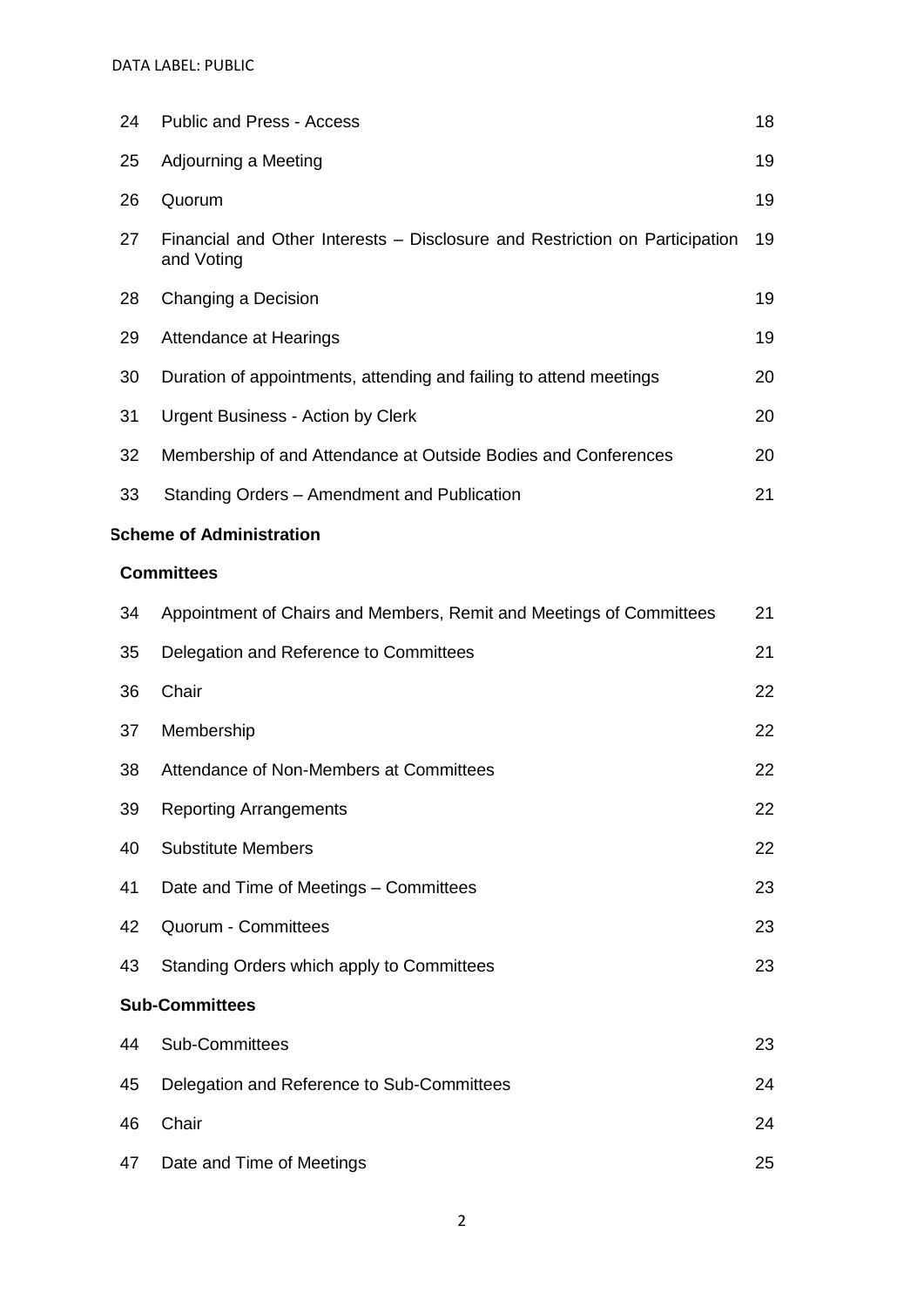| 48                                      | Quorum                                        | 25 |
|-----------------------------------------|-----------------------------------------------|----|
| 49                                      | Standing Orders which apply to Sub-Committees | 25 |
| <b>Policy Panels and Working Groups</b> |                                               |    |
| 50                                      | <b>Policy Development and Scrutiny Panels</b> | 25 |
| 51                                      | <b>Local Area Committees</b>                  | 26 |
| 52                                      | <b>Working Groups involving Members</b>       | 26 |
| <b>Scheme of Delegation to Officers</b> |                                               |    |
| 53                                      | <b>Delegation To Officers</b>                 | 27 |

### **STANDING ORDERS**

### **PRELIMINARY**

### **1 DEFINITIONS C S**

- (a) "Appointed Member" means a person validly appointed to a Committee, Sub-Committee, Policy Development and Scrutiny Panel, Local Area Committee or Working Group who is not an Elected Member of the Council
- (b) "Body" and "bodies" mean Council and its committees, sub-committees, working groups and Policy Development & Scrutiny Panels listed in the Scheme of Administration
- (c) "Chair" means the Chair of a body listed in the Council's Scheme of Administration and "Vice-Chair" means the Vice-Chair of such a body
- (d) "Clerk" means the Chief Executive or other officer authorised by him
- (e) "Confidential information" is as defined in Section 50A of the Local Government (Scotland) Act 1973
- (f) "Council" means the West Lothian Council
- (g) "Councillor" and "Elected Member" mean a person elected to serve on the Council
- (h) "Councillors' Code of Conduct" means the Councillors' Code of Conduct made by Scottish Ministers and approved by the Scottish Parliament under the Ethical Standards in Public Life etc. (Scotland) Act 2000
- (i) "Education business" has the meaning referred to in section 124(1) of the Local Government (Scotland) Act 1973 and means any matter relating to the discharge of the functions of the Council as education authority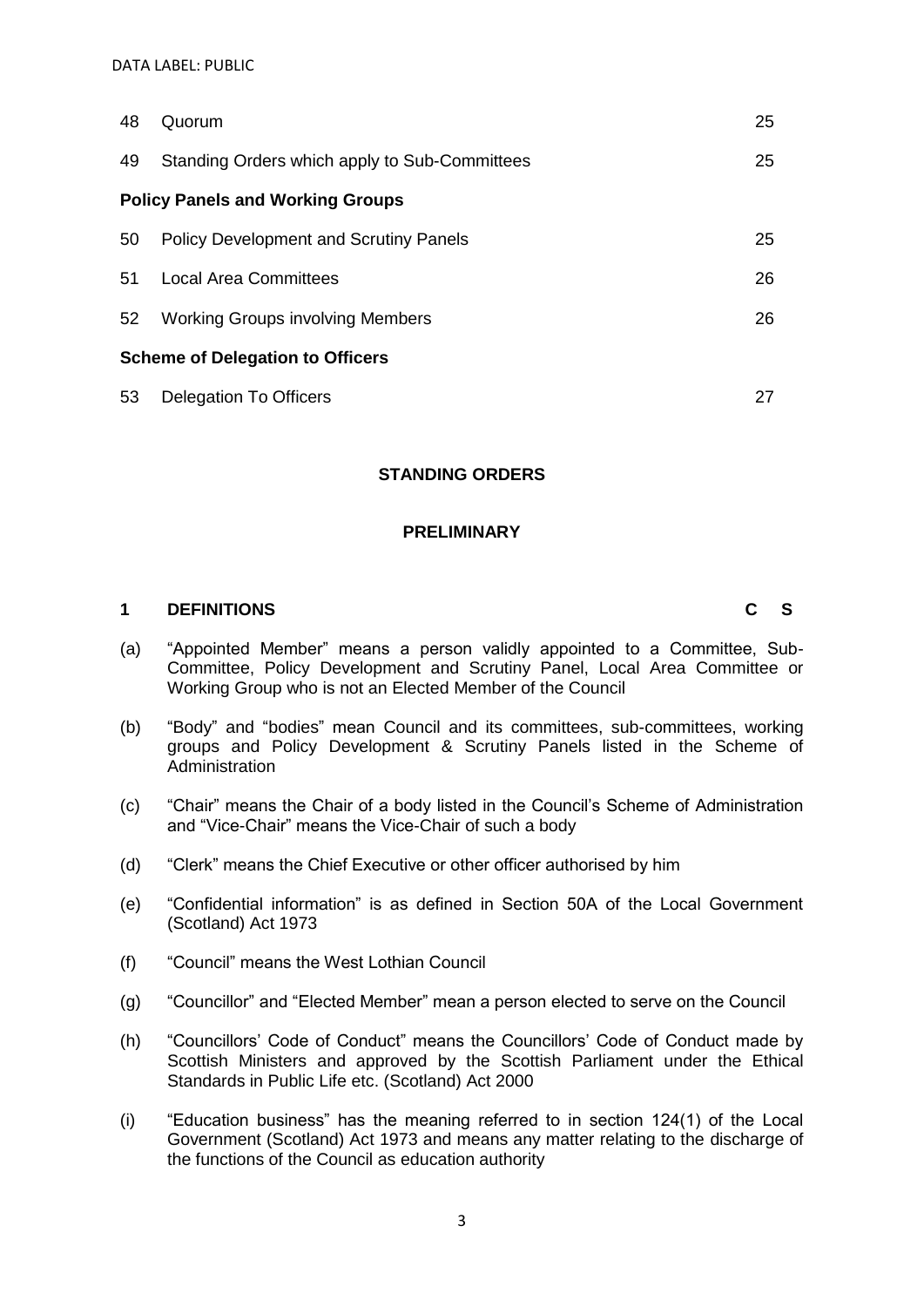- (j) "Electronic voting" and "e-voting" means a method of voting whereby members communicate their position to the satisfaction of the Chair by use of an IT method approved by the council
- (k) "Executive Councillor" means a Councillor who the Council has appointed to have responsibility for a portfolio comprising a specific area of the Council's functions
- (l) "Exempt information" is as defined in sections 50J, 50K and Schedule 7A of the Local Government (Scotland) Act 1973
- (m) "Hybrid meeting" means a meeting of a body at which its members are able to participate by being physically present in the meeting room, or through a remote online or telephone connection
- (n) "Interest" means a financial or non-financial interest in terms of either or both of section 68 of the Local Government (Scotland) Act 1973, or in terms of the Councillors' Code of Conduct
- (o) "Leader of the Council" means an Elected Member, if any, appointed to that office
- (p) "Local Area Committee" means a Committee established in accordance with Standing Order 51
- (q) "Member" means:-
	- An Elected Member when it refers to the Council; or
	- An Elected or Appointed Member when it refers to a Committee, Sub-Committee, Policy Development and Scrutiny Panel, Local Area Committee or Working Group
- (r) "Members of the public" and "public" mean individuals attending, observing or participating in meetings, in a personal or representative capacity, other than elected members and council officers
- (s) "Open to the public" is as described in sections 50A to 50K and Schedule 7A of the Local Government (Scotland) Act 1973
- (t) "Parent Committee" means the Committee to which a Sub-Committee reports
- (u) "Physical meeting" means a meeting of a body at which all of its members are required to participate by being physically present in the meeting room
- (v) "Point of Order" means an objection submitted to the Chair for decision relating to the conduct of the meeting, e.g., an alleged breach of a Standing Order or Statutory Provision
- (w) "Policy Development and Scrutiny Panel", Panel and "PDSP" mean a Working Group established under Standing Orders 50-52 as a forum for the development and scrutiny of policy, chaired by a Portfolio Holder and reporting to the Council Executive or Education Executive
- (x) "Portfolio" means the area of responsibility allocated by the Council to an Executive Councillor, and "Portfolio Holder" shall be construed accordingly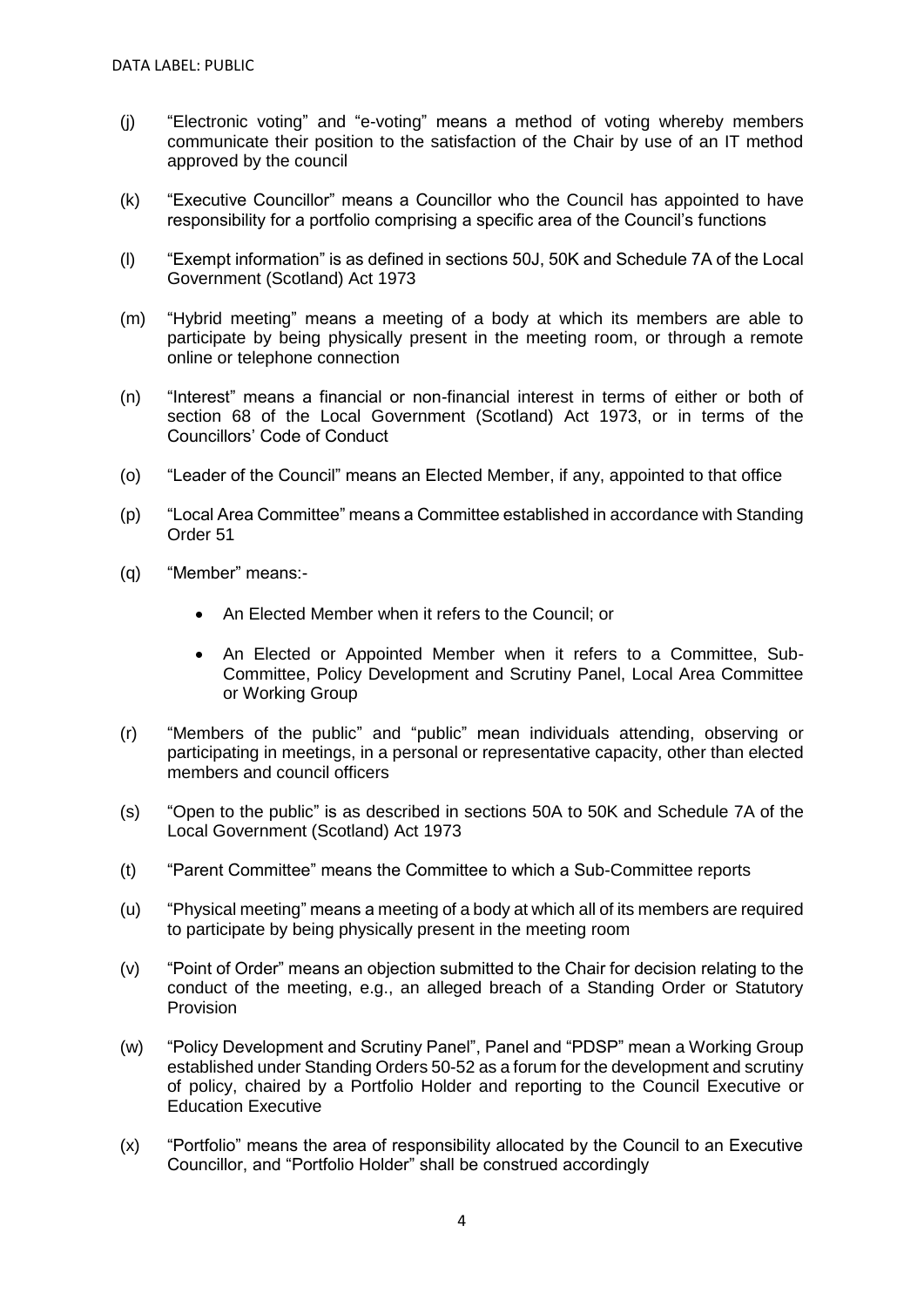- (y) "Present" includes in attendance physically in the meeting room, or through a remote online or telephone connection
- (z) "Provost" means the Chair of the Council and "Depute Provost" (if any) means the Vice-Chair of the Council, each elected under Section 4 of the Local Government etc. (Scotland) Act 1994
- (aa) "Remote-access meeting" and "remote-access" mean a meeting of a body at which all of its members are required to participate through a remote online or telephone connection
- (bb) "Roll call" and "roll call vote" is a method of voting whereby members communicate their position to the satisfaction of the Chair when asked by the Clerk in turn to do so
- (cc) "Scheme of Administration" means the Scheme of Administration approved by the Council as part of these Standing Orders
- (dd) "School holiday periods" means West Lothian school summer, October, Christmas and spring/Easter holiday periods
- (ee) "Working Group" is defined in Standing Order 52
- (ff) "Written" and "in writing" include electronic delivery so long as a permanent record can be made, submissions or documents otherwise comply with these Standing Orders and they are received by the Clerk from a council email address at the email address notified to Members for that purpose
	- **C**  identifies those Standing Orders that also apply to Committees
	- **S** identifies those Standing Orders that also apply to Sub-Committees

### **COUNCIL MEETINGS**

### **2 FIRST MEETING AFTER ELECTION**

- (1) In an election year, the Council shall hold a meeting at 10 am seven days after the Council election. At this meeting or at any adjournment of it, the Council shall:-
	- Appoint the Provost, and a Depute Provost, Leader of the Council, and Depute Leader of the Council if so advised
	- Appoint Executive Councillors
	- Determine the Committees of the Council, their remits and delegated powers
	- Appoint the Chair, Vice-Chair and members of each Committee
	- Agree a timetable of scheduled meetings for the Council and Committees that meet according to a regular timetable
	- Determine any necessary Sub-Committees of the Committees, their remits and delegated powers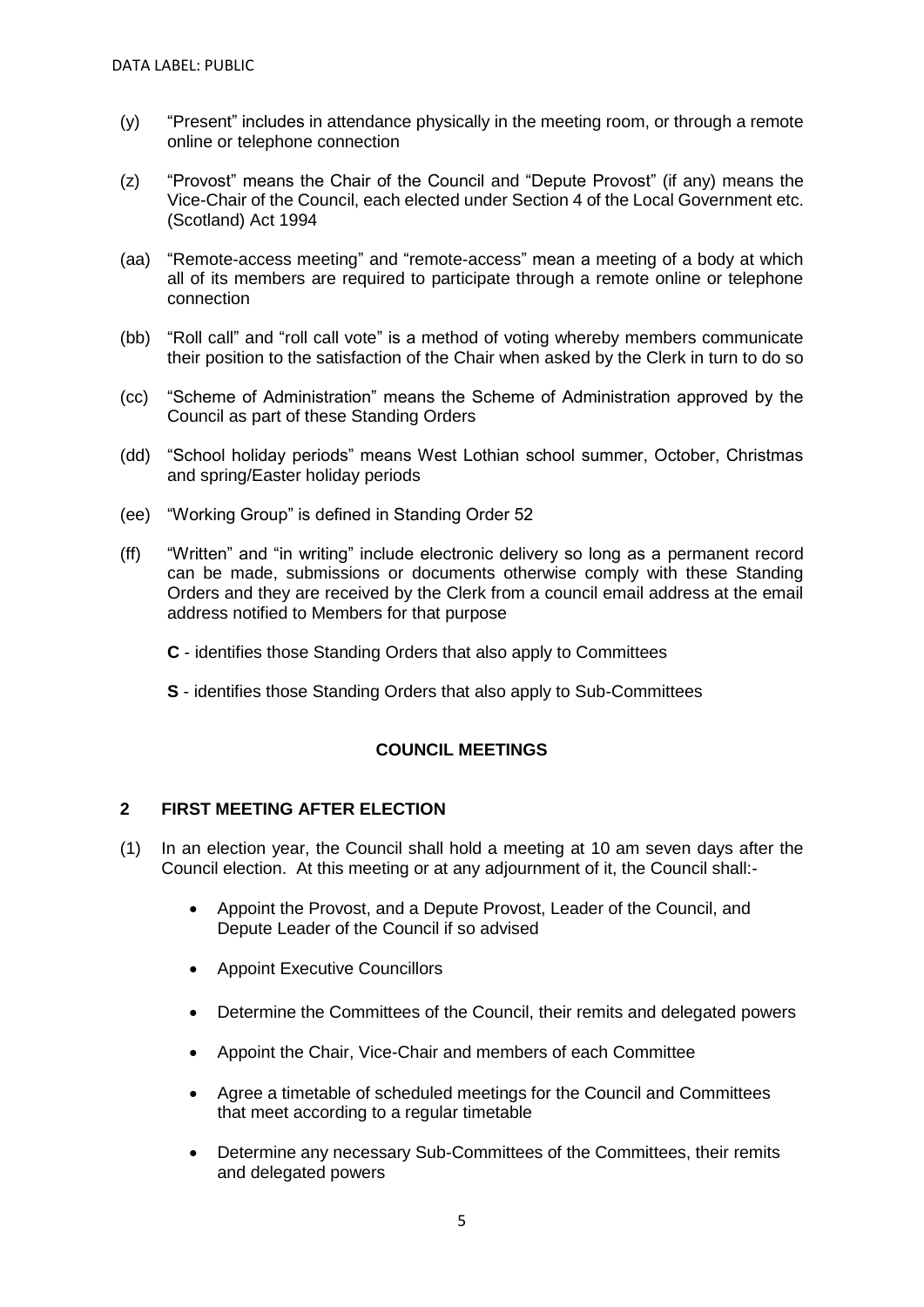- Appoint the Chair, Vice-Chair and members of each Sub-Committee
- Agree a timetable of meetings for any Sub-Committees that meet according to a regular timetable
- Appoint the Chair, Vice-Chair and members of the other bodies listed in the Council's Scheme of Administration and agree a timetable of their meetings, as appropriate
- Appoint or nominate Members as representatives on outside bodies
- Deal with any urgent business
- (2) The Council may delegate the determination of Sub-Committees, their remit, delegated powers, Chair, Vice-Chair, membership and timetable of meetings, and appointments to outside bodies, to an appropriate Committee.

### **3 APPOINTING MEMBERS C S**

- (1) When appointing Members to any office or position where there are a greater number of candidates than vacancies, the decision will be taken by a vote amongst all candidates at the same time. A candidate requires a proposer and a seconder.
- (2) Where there is one vacancy and one candidate has an absolute majority of the votes cast that candidate shall be appointed. If no candidate has an absolute majority the candidate with the fewest votes shall be eliminated and another vote shall be taken amongst the remaining candidates. This process of elimination shall continue until one candidate has an absolute majority of the votes cast
- (3) Where there is an equal number of votes for the candidates with fewest votes, there shall be an extra vote to decide which to eliminate. The candidate with fewest votes shall be eliminated. If there is an equal number of votes in the extra vote between two such candidates, the elimination shall be decided by lot
- (4) Where there is one vacancy and an equal number of votes between two candidates, the appointment shall be decided by lot
- (5) Where there is more than one vacancy, the candidate with the lowest vote shall be eliminated, and another vote taken, following the procedure set out above. This process of elimination shall continue until there are an equal number of candidates to the number of vacancies
- (6) The method used to make a decision by lot shall be determined by the Clerk.

### **4 DATE AND TIME OF SCHEDULED MEETINGS**

(1) Scheduled meetings shall be held according to the timetable agreed at the first meeting following an election, and periodically thereafter, unless the Council agrees otherwise.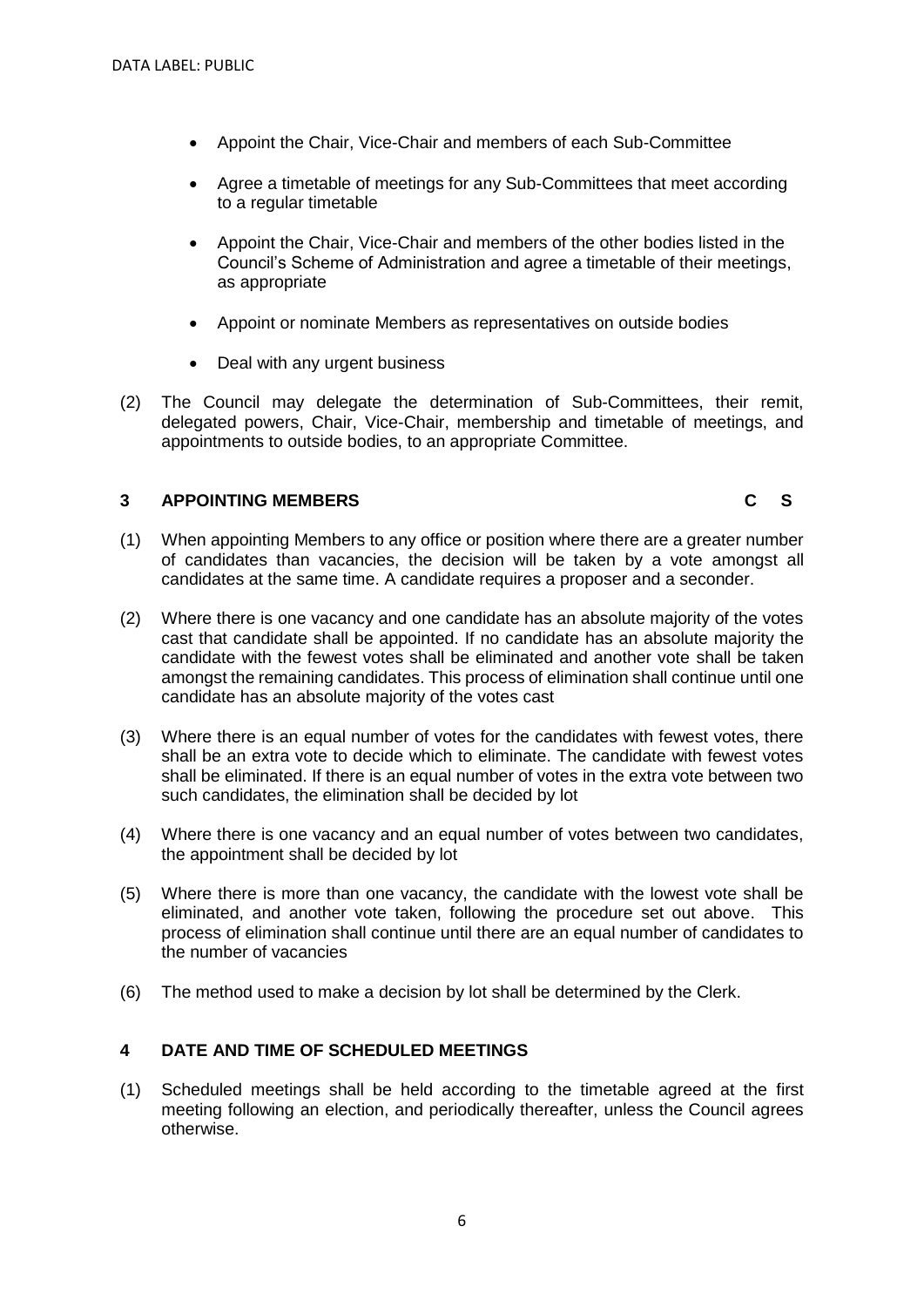- (2) Ordinary meetings shall not be timetabled to take place during West Lothian school holiday periods or to start before 9.30 am or after 3.00 pm, unless required for the conduct of regulatory and appeals business.
- (3) Meetings shall be convened as remote-access, hybrid or physical meetings as determined by the Clerk.
- (4) The physical location of meetings convened as hybrid or physical meetings shall be the council chamber, or, in exceptional circumstances, another place judged to be suitable by the Clerk.
- (5) The number and political composition of members able to participate by being physically present in the meeting room will be specified in the Scheme of Administration.
- (6) Members of the public must participate by remote-access whenever there are physical distancing arrangements in the Civic Centre, unless otherwise required by law.

### **5 SPECIAL MEETINGS C S**

- (1) A special meeting may be called
	- by the Chair in writing to the Clerk specifying the business of the special meeting; or
	- except in the case of Local Area Committees, by one quarter of Members asking the Clerk in writing in one or more than one requisition for a meeting and specifying the business of the special meeting,

in which case it shall be held within fourteen days from receipt of the last-required requisition, as required by paragraph 1(4) of Schedule 7 to the Local Government (Scotland) Act 1973.

- (2) The Clerk, in consultation with the Chair, shall determine the date, time and place for the special meeting.
- (3) Only business that is included on the agenda shall be dealt with at a special meeting.

### **6 NOTICE OF MEETING AND AGENDA C S**

- (1) At least four clear days before a meeting of the Council:-
	- The Clerk shall publish the notice of meeting at the Council's headquarters and on the internet, giving the time and place of the meeting
	- The meeting shall be called by the Clerk or in the Clerk's name, unless the meeting is called by Members when the notice shall be signed by those **Members**
	- The notice of meeting, accompanied by reports, motions and other documents relating to the meeting, shall be sent to Members by the provision by email to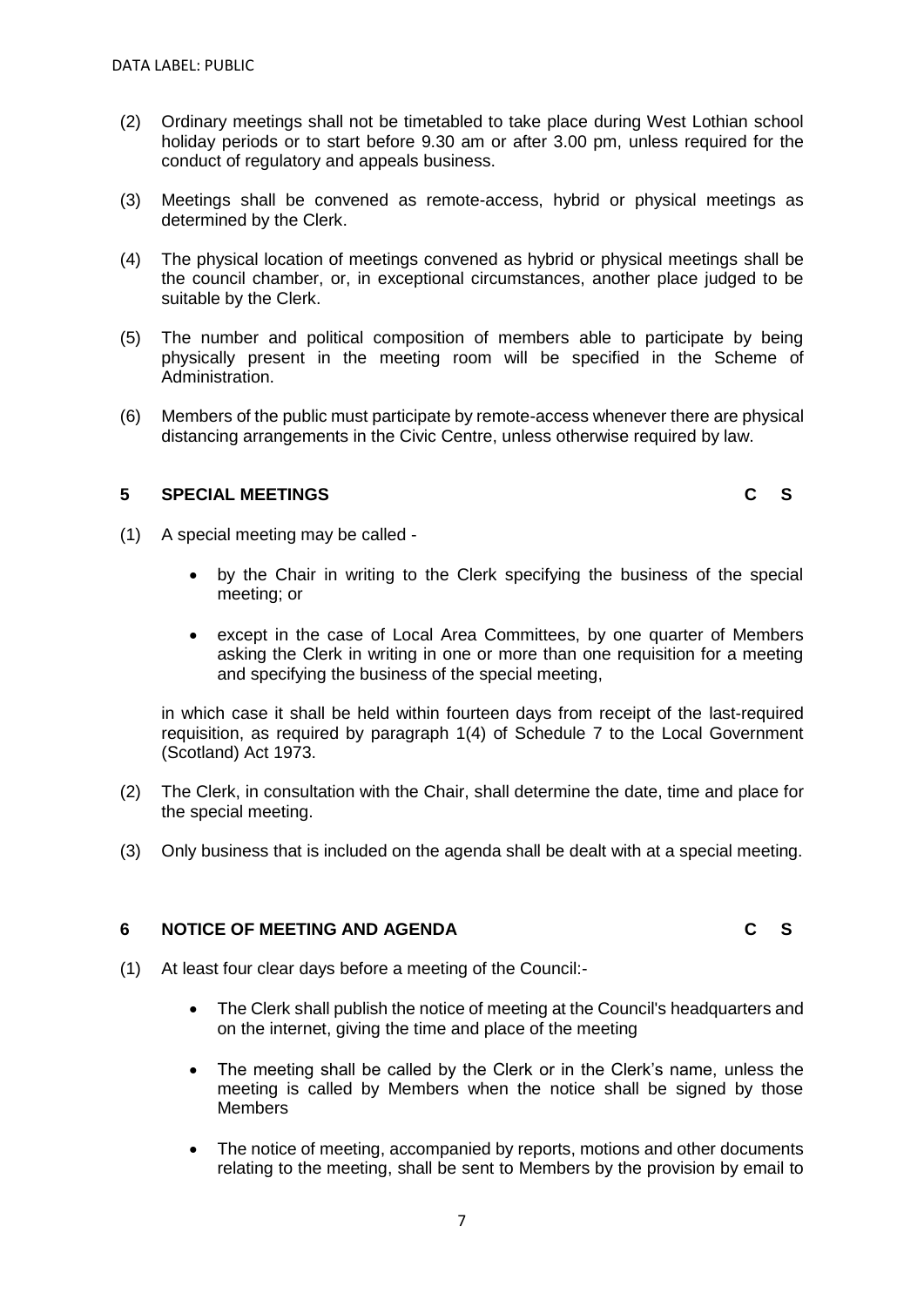their council email addresses of a hyperlink to the meeting papers, except where delivery in that manner is not practicable, in which case the meeting papers shall be delivered in some other way, electronically or otherwise, as the Clerk may determine

- The notice of meeting, accompanied by reports, motions and other documents relating to the meeting, shall be made available on the internet, but there is no requirement to do so before the meeting papers are sent to Members
- (2) The notice of meeting shall include an agenda setting out the business to be dealt with and the proposed order for dealing with it.
- (3) Officers of the Council shall submit to the Clerk any report intended for issue at least five clear days before the meeting.
- (4) A supplementary agenda may be published setting out additional business to be dealt with. If the supplementary agenda and accompanying reports and other papers are published and sent to Members less than four clear days before the meeting, any business to be dealt with shall require to be ruled urgent by the Chair in terms of Standing Order 7.
- (5) If a notice of meeting is not received by any Member the meeting shall still be valid.
- (6) If the proceedings at a meeting are challenged on the grounds that the meeting has not been called properly, the proceedings, if necessary and for the avoidance of doubt, may be validated if the minutes of the meeting subject to challenge are confirmed at the next meeting.
- (7) In calculating the latest day for issuing the agenda for a meeting under this Standing Order, the day of the meeting and the day of issuing the agenda are to be disregarded.

### **7 URGENT BUSINESS - TO BE DEALT WITH AT MEETINGS C S**

If four clear days' notice are not given for an item of business, it may be dealt with at the meeting if:-

- It is made known at the start of the meeting when the order of business is decided; and
- The Chair rules that there are reasons why it is urgent and gives those reasons

If the Chair rules that the matter is not urgent, it shall be included as an item for the next ordinary meeting, unless it is withdrawn or dealt with in some other way before then.

### **8 ORDER OF BUSINESS C S**

- (1) The business at ordinary meetings shall take place in the following order unless the Chair rules otherwise under Standing Order 7 or 11, as appropriate:-
	- Apologies for absence
	- Declarations of interest by Members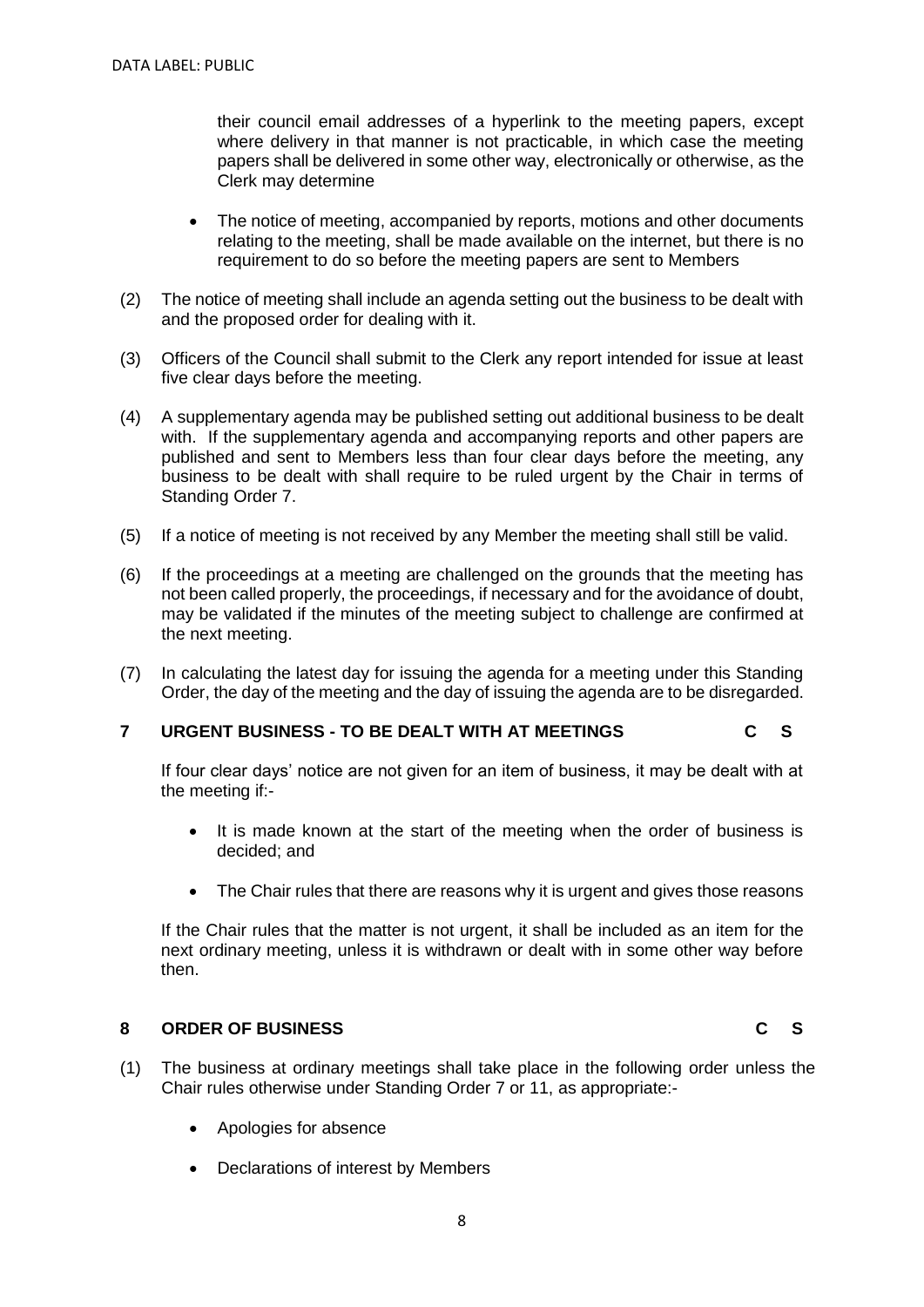- Order of business, including notice of urgent business, declarations of interest in any urgent business and reports for information under Standing Order 8(3), below
- Deputations and presentations
- Minutes, including the minutes of the previous meeting, any Special Meeting held since then, and any Committee, Sub-Committee or PDSP minutes as appropriate
- Correspondence arising from previous meetings
- Items for decision, including election business, appointments, reports, motions in terms of Standing Orders 20 and 21 and documents for execution in that order and as appropriate
- Items for information, including appointments, reports and formal questions in that order and as appropriate
- (2) The business at special meetings shall take place in the same order, except that notice of urgent business, minutes and correspondence shall not be included.
- (3) When dealing with Order of Business the Chair shall seek agreement that items presented for information may be taken as read and their recommendations approved without presentation or discussion. If the Chair or any other member is otherwise minded then the reports affected shall be subject to consideration in accordance with these Standing Orders.

### **9 CHAIR**

The Provost shall take the chair at any meeting or part of a meeting of the Council where he or she is present. If the Provost is absent the Depute Provost shall take the chair. If the Provost and Depute Provost are both absent, another Member of the Council chosen by the Members present shall take the chair.

### **10 CHAIR - POWERS AND DUTIES C S**

- (1) The Chair shall ensure that the agenda of business is properly dealt with, that the meeting is conducted in compliance with Standing Orders, that reasonable steps are taken to enable effective participation by members, officers and members of the public participating by being present physically or by remote-access, and that clear decisions are reached.
- (2) The Chair shall permit fair and responsible debate and shall ensure that the views and opinions of all those entitled to participate, including the advice of officers under Standing Order 14, are allowed to be expressed and that these contribute to the outcome of the meeting.
- (3) The Chair shall ensure the proper and timely conduct of the meeting, expediting the business on the agenda and reaching a sufficiency of debate, where appropriate, and determining the point at which conclusions should be reached.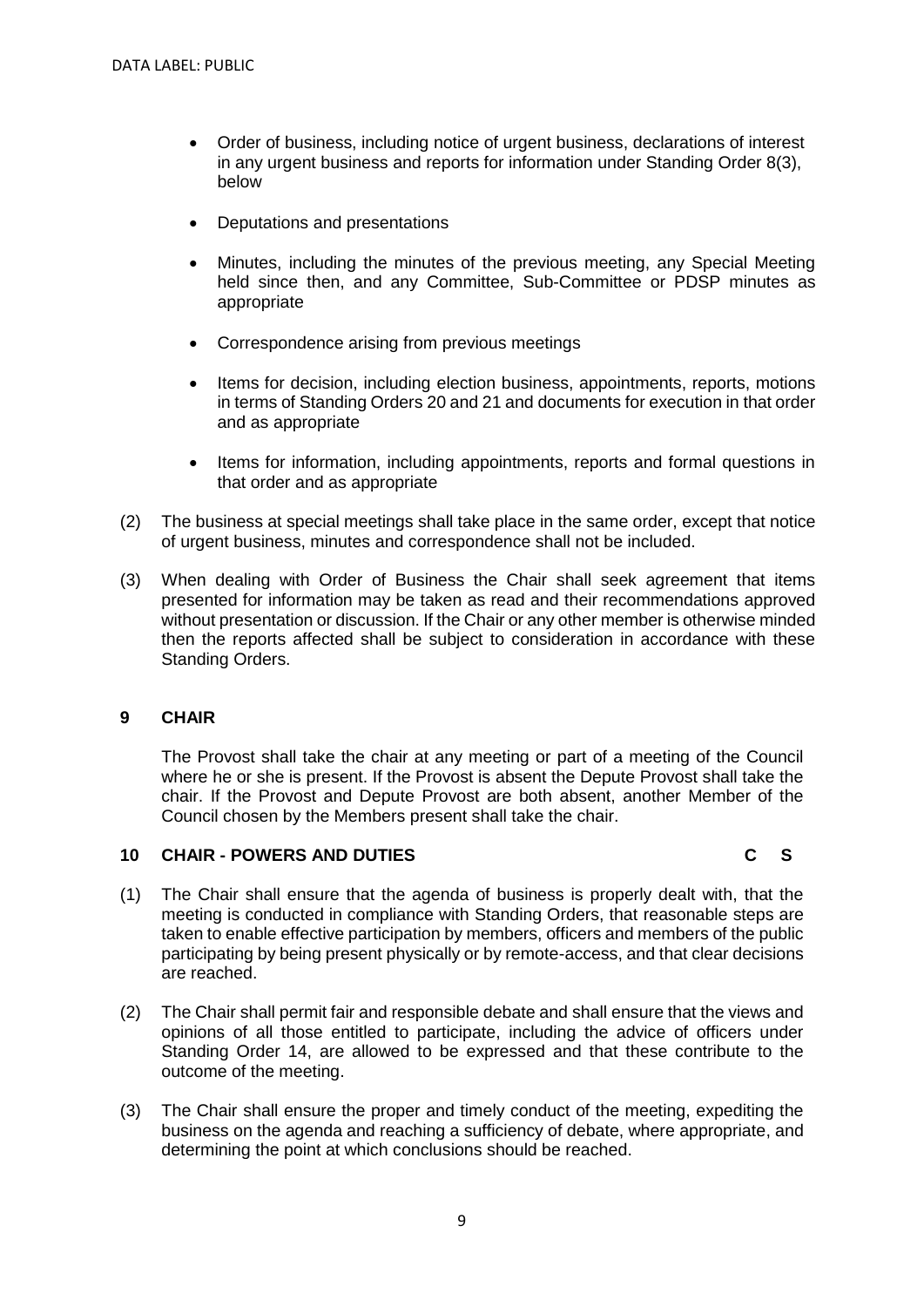- (4) By accepting their appointments, Chairs are deemed to have directed that members may participate by remote-access, and shall give one week's written notice to the Clerk should they determine otherwise.
- (5) The Chair may make a statement at the start of the meeting on any matter that affects the Council's interest. A spokesperson for each of the opposition parties, including each independent member, shall have the right of reply.

### **11 CHAIR - RULINGS C S**

On all points of order, relevance or competency, order of business, interpretation of these Standing Orders and in relation to urgent business under Standing Order 7, the ruling of the Chair is final.

### **12 MINUTES, ATTENDANCE AND APOLOGIES C S**

- (1) The Clerk shall minute all meetings. The minutes shall be published with the notice of the next ordinary meeting, subject to the reporting arrangements contained in the Council's Scheme of Administration. If that meeting agrees that they are a correct record the person chairing the meeting which so agrees shall sign them.
- (2) If the accuracy of the minute is challenged then its approval shall be determined by way of motion, amendment and vote, all in accordance with these Standing Orders.
- (3) The Clerk shall, at each meeting, record the names of the Members present, those Members who submit apologies for absence, and those Members who are absent.
- (4) The absence of a member attributable to the Family Leave Scheme and properly notified to the Clerk shall be recorded as such by the Clerk.

### **13. DEPUTATIONS, PETITIONS AND REQUESTS FOR COUNCIL SUPPORT C**

### **(1) Deputations**

- (a) A deputation is a request to address council or committee on an item on the published agenda for a meeting or on a new matter. A valid deputation request must meet the following conditions:-
	- It must be received by the Clerk in writing, including email
	- For an item already on an agenda, it must be received by 12 noon the day before the meeting
	- It must identify the person submitting the request, the subject, any organisation or individuals they represent and who wishes to speak
	- The subject must be within council's and/or committee's powers and duties
	- The subject must be on a matter of policy and not regulatory business or an individual service request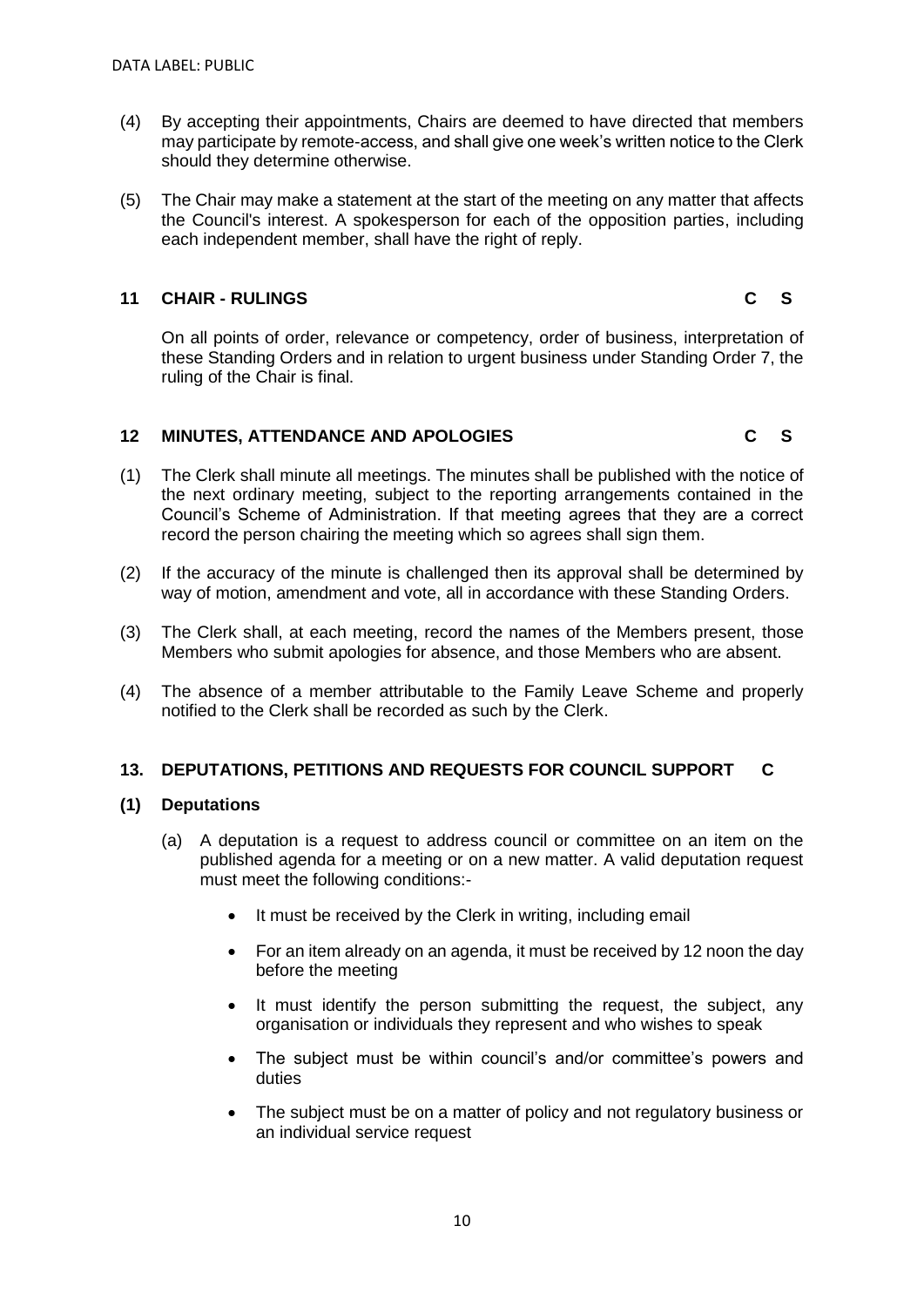- There must be no alternative procedure available in the council for its determination
- A request received late but otherwise valid will be treated as a late request
- (b) The Clerk, in consultation with the Chair, shall determine if a deputation request is valid or not and it shall be dealt with as follows:-
	- If it is not a valid request then the person making the request shall be informed, it shall not be put to the Chair or to the meeting and no further action shall be taken by the Clerk
	- If it is valid and raises a matter not yet on a published agenda for a meeting it shall be added to the agenda for the next appropriate council or committee meeting and it shall be put to the meeting to decide if it should be allowed
	- If it is valid and relates to an item already on a published agenda then all members of council or committee shall be informed and it shall be put to the meeting to decide if it should be allowed
	- All members of council or committee shall be informed of a late request and the Chair at Order of Business shall rule under Standing Orders 7 and 11 if it should be put to the meeting as an urgent item of business
	- A deputation request put to the meeting shall be allowed unless a motion to the contrary is moved and seconded. The mover shall explain briefly the reason for moving, and the motion shall be put to a vote in accordance with these Standing Orders without amendment or discussion
- (c) The procedure for hearing the deputation is as follows:-
	- The agenda shall briefly state the subject of the deputation and the reason for the request
	- deputations must participate by remote-access whenever there are physical distancing arrangements in the Civic Centre
	- Speakers have five minutes to address members on the subject of the deputation request
	- Speakers on the same subject shall be heard together and the Chair may rule on how much time to allow
	- They may answer questions put to them by the members
	- They have two minutes to sum up but must not introduce new material
	- No documents may be tabled or circulated or displayed by speakers at the meeting
	- The meeting will determine any action to be taken whether at that meeting or later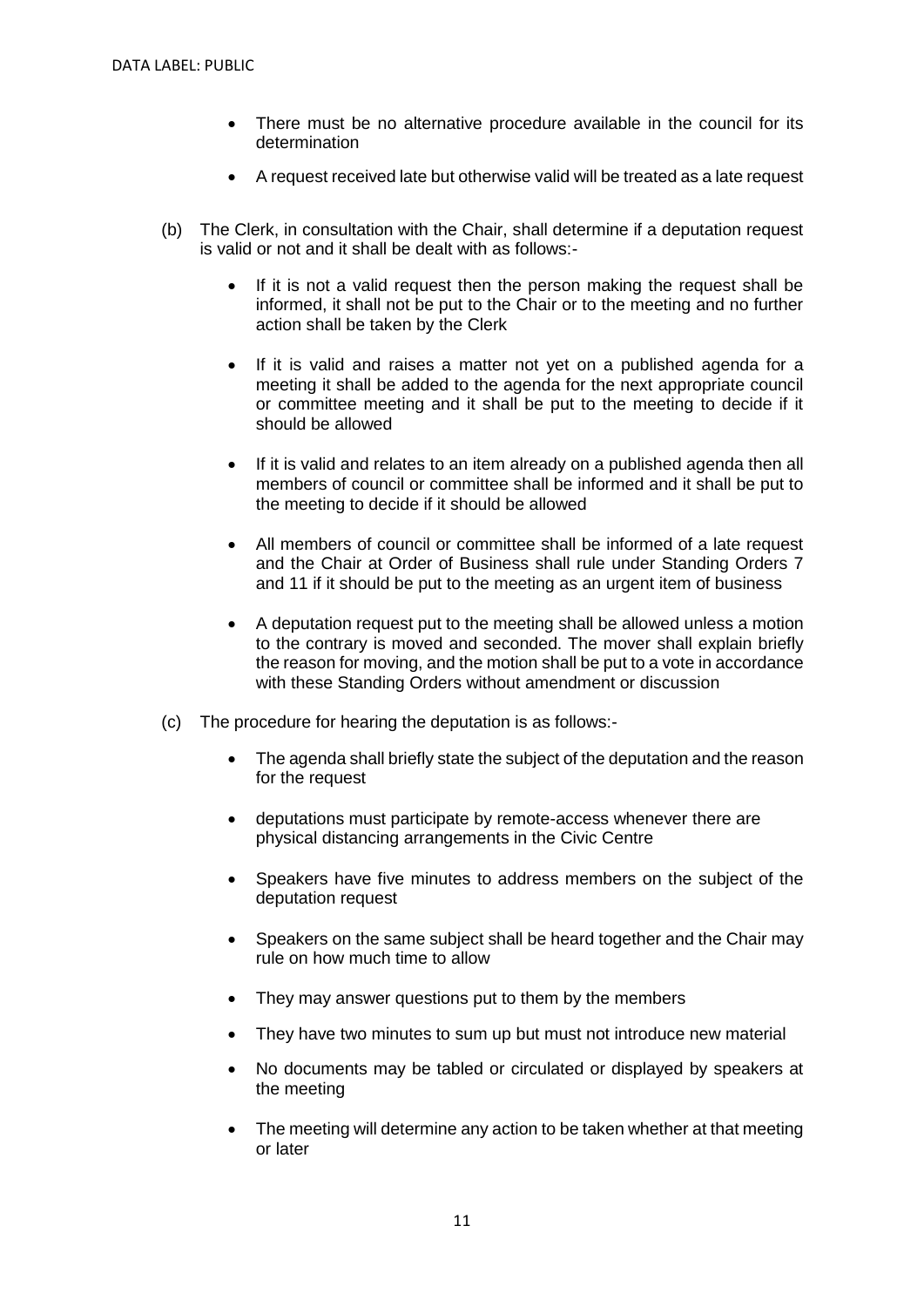• Officers must be allowed to give advice and the final determination must take into account that advice and the deputation heard

### **(2) Petitions**

- (a) A petition is a request supported by a number of members of the public for action by the council or for support for a campaign or policy position. A valid petition must meet the following conditions:-
	- It must be received by the Clerk in writing, including email, or in electronic form in such a way that there is a permanent record of it
	- It must provide contact details for the person leading on or submitting the petition, its subject and the action being called for
	- The subject must be within council's and/or committee's powers and duties
	- The subject must be a matter of policy and not regulatory business or an individual service request
	- There must be no alternative procedure available in the council for its determination
- (b) The Clerk, in consultation with the Chair, shall determine if a petition is valid and it shall be dealt with as follows:-
	- If it is not valid then the person leading on or submitting the petition shall be informed and no further action shall be taken by the Clerk
	- If it is valid then it shall be added to the agenda for the next appropriate council or committee meeting
	- The person leading on or submitting the petition shall be notified of the date of the meeting and of the right to be heard by the meeting
- (c) The procedure for dealing with the petition is as follows:-
	- The agenda shall state the subject of the petition and the action called for and that the full document can be inspected by members on request
	- Any person addressing the meeting shall do so as a deputation under Standing Order 13(1)(c)
	- The meeting will determine any action to be taken whether at that meeting or later
	- Officers must be allowed to give advice and the final determination must take into account that advice, the petition and any deputation heard

### **(3) Requests for council support**

(a) A request for support is a formal request from a member of the public, an organisation or another public body that the council expresses its support for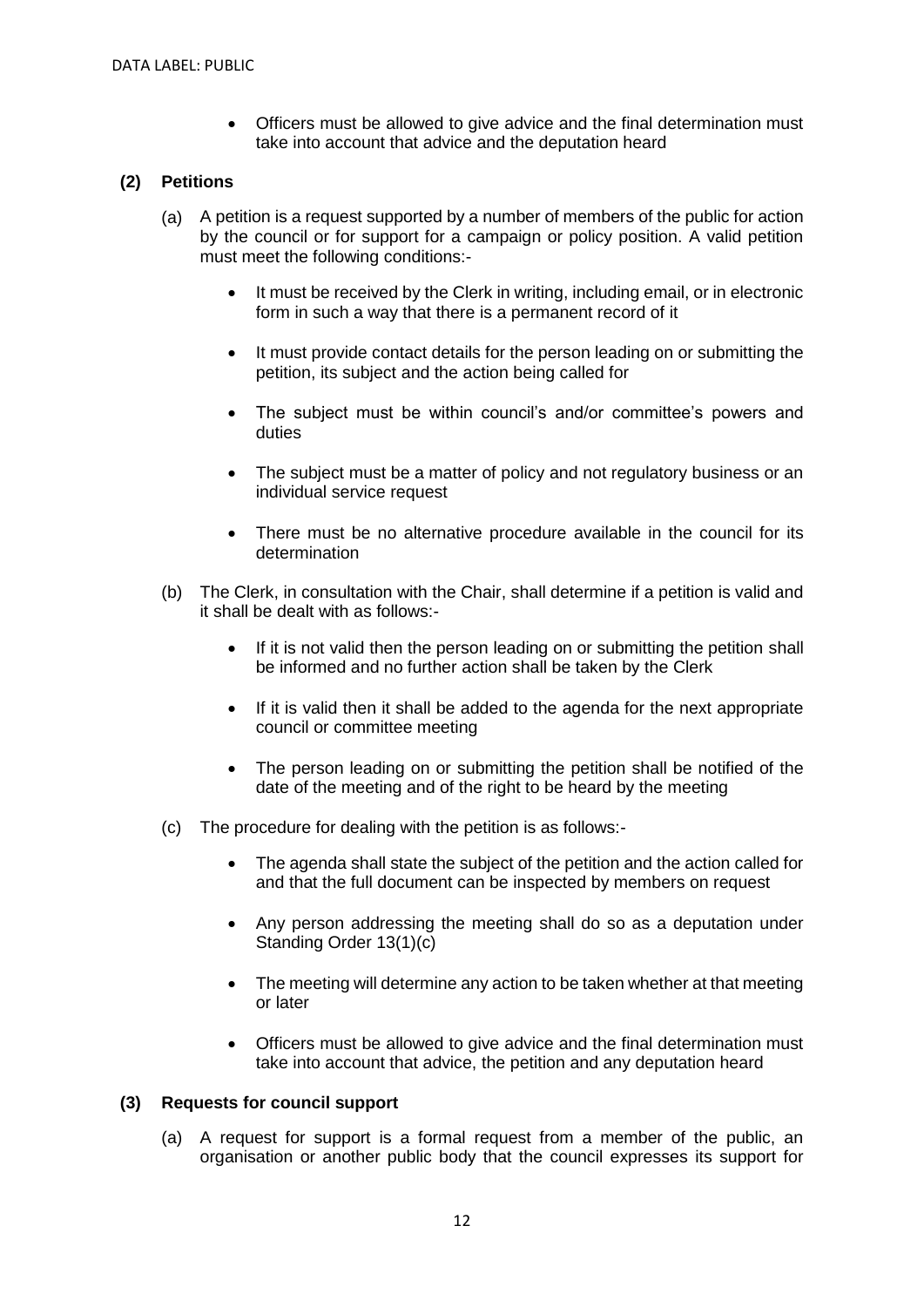and/or takes action on a specified campaign issue or policy position. A valid request for support must meet the following conditions:-

- It must be received by the Clerk in writing, including email
- It must provide contact details for the person leading on or submitting the request, its subject and the action being called for
- The subject must be within council's and/or committee's powers and duties
- The subject must be a matter of policy and not regulatory business or an individual service request
- There must be no alternative procedure available in the council for its determination
- (b) The Clerk, in consultation with the Chair, shall determine if a request for support is valid and it shall be dealt with as follows:-
	- If it is not valid then the organisation submitting the request shall be informed, all members of council or committee shall be informed of the request and decision and no further action shall be taken by the Clerk
	- If it is valid then it shall be added to the agenda for the next appropriate council or committee meeting
	- The person submitting the request shall be notified of the date of the meeting and of the right to be heard by the meeting
- (c) The procedure for dealing with the request for support is as follows:-
	- The agenda will include the request as an item of business and a copy will be circulated with the agenda
	- Any person addressing the meeting shall do so as a deputation under Standing Order 13(1)(c)
	- The meeting will determine any action to be taken whether at that meeting or later
	- Officers must be allowed to give advice and the final determination must take into account that advice, the request for support and any deputation heard

### **14 ITEMS OF BUSINESS – OFFICERS AND QUESTIONS C S**

- (1) The Chair may invite officers of the Council to speak on an item of business*,* at any time.
- (2) Members may ask the Chair relevant questions on each item of business. The Chair may rule that the questions be answered by an officer of the Council. The Chair may rule that the questions be answered in writing at a later date, in which case a copy of the answer shall be sent to all members of the body concerned.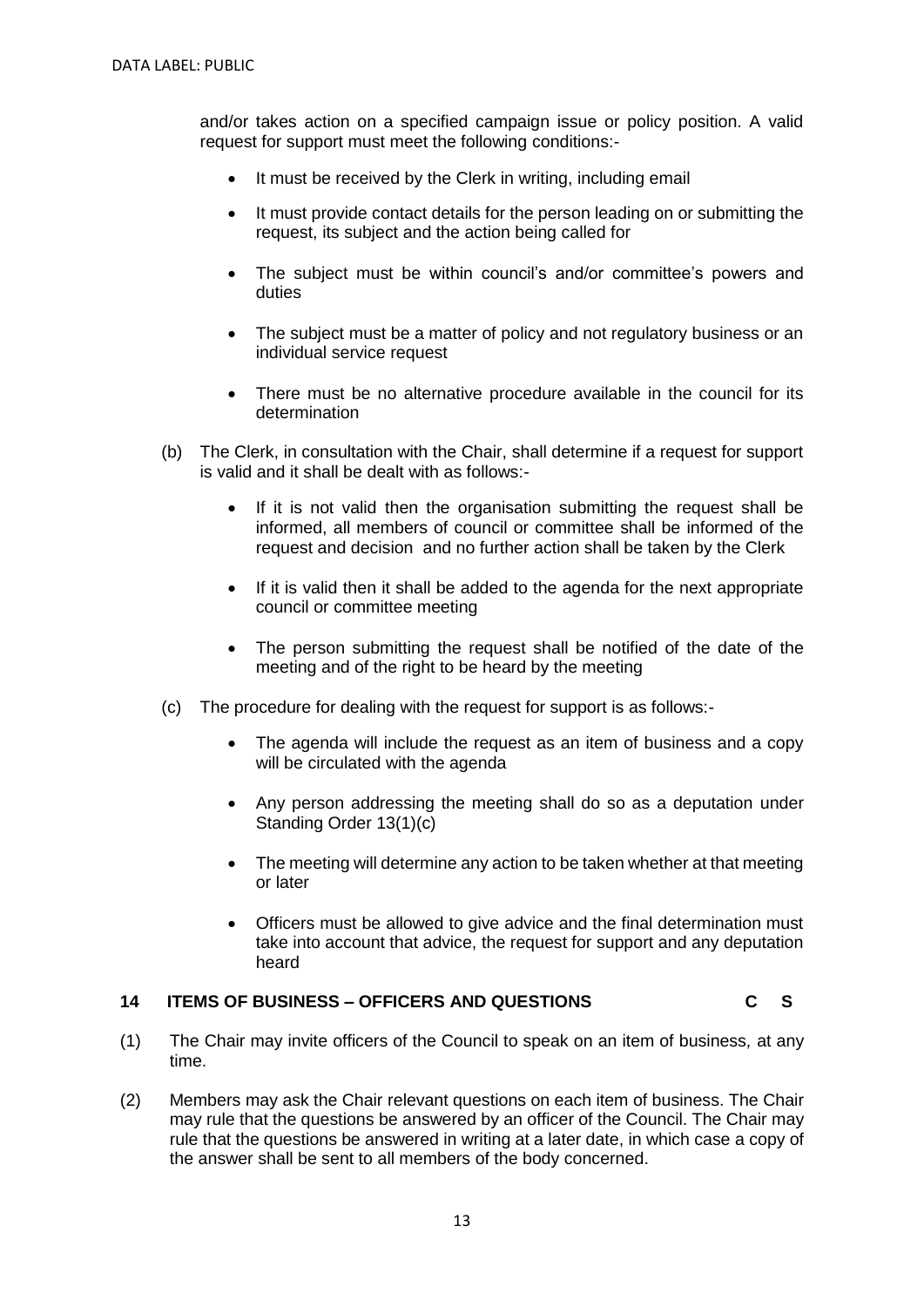(3) The Chair may rule to limit the time available for putting questions on an item of business, insofar as this is consistent with Standing Order 10.

### **15 ITEMS OF BUSINESS - DEBATE C S**

- (1) After the conclusion of Members' questions on a report, the Chair shall, subject to Standing Order 10, allow those Members who indicate that they want to speak to do so in turn. Members shall address the Chair and shall speak for up to three minutes directly to the item of business or on a point of order.
- (2) The Chair shall have the right to move the approval of a report or a minute. Approval of a report or a minute shall be considered as a motion. If approval of the report or minute is to be agreed unanimously then no seconder, amendment, debate or vote shall be required.
- (3) A motion and amendment(s) may be moved on each item of business dealt with. A motion shall be relevant to the item of business being dealt with. An amendment shall be relevant to the motion.
- (4) Every motion and amendment shall have a mover and a seconder. The mover of a motion or amendment shall not speak to the motion or amendment until a seconder has been identified. The mover and seconder of a motion or amendment shall declare his or her intention to move or second a motion or amendment before making a speech.
- (5) Motions or amendments that are not seconded shall not be discussed or recorded in the minutes, but the mover's dissent shall be recorded in the minute.
- (6) Every motion and amendment shall be given in writing to the Clerk, except with the permission of the Chair. Motions and amendments given in writing at hybrid and remote-access meetings must as a minimum be sent by email from a council email address to the Clerk at the email address notified to Members for that purpose
- (7) Where a motion or amendment with financial consequences is moved during a debate of an item of business, those consequences shall be stated in the motion or amendment and the Head of Finance and Property Services shall advise, where possible, on the financial implications of such motion or amendment.
- (8) A motion or amendment may be withdrawn at any time prior to it being put to debate.
- (9) The mover of a motion or amendment shall not speak for more than five minutes. The seconder of a motion or amendment shall not speak for more than three minutes. Members shall not speak more than once in a debate, except to raise a point of order or, with the permission of the Chair, to give an explanation. Members shall not speak for more than three minutes.
- (10) The mover of a motion has a right of reply, which shall not last longer than five minutes and shall not introduce any new matter into the debate.
- (11) The question shall then be put to a vote by the Chair. After the question has been put to a vote, no Member shall speak until the result of the vote has been announced.

### **16 VOTING PROCEDURE C S**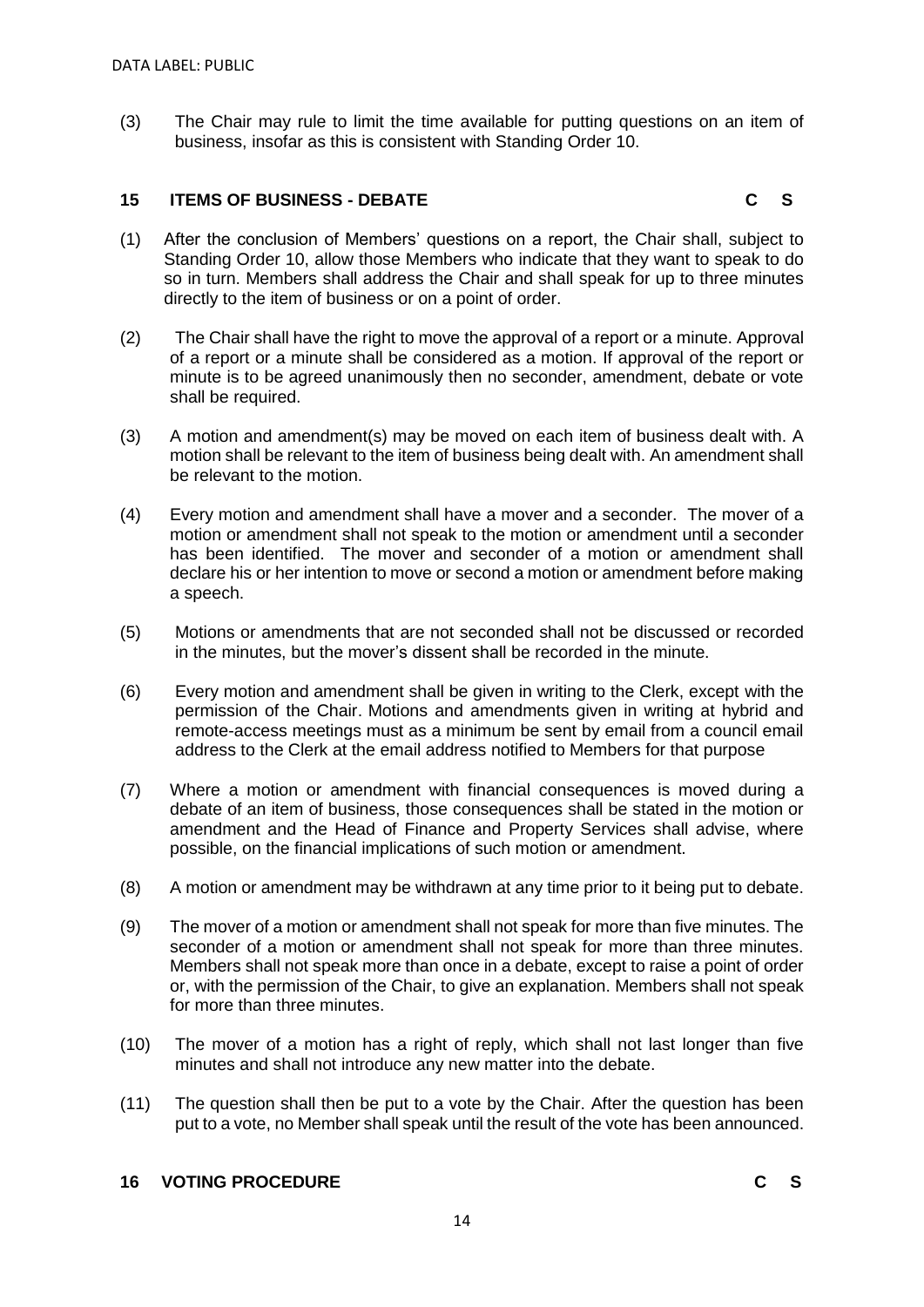- (1) Voting shall be by electronic voting where available, which failing by roll call vote or show of hands as set out in the Scheme of Administration.
- (2) Members shall be asked to vote for the amendment and then the motion. When a motion and more than one amendment have been moved, a vote will be taken on the motion against the first amendment moved. A vote will then be taken on the surviving position against the second amendment moved, and in the same way for other amendments, if any. All members are entitled to vote at any and all stages.
- (3) If a Member immediately challenges the accuracy of the count, the Chair shall rule on whether the vote shall be repeated and a recount taken.
- (4) All questions shall be decided by a majority of the Members voting, unless the law or these Standing Orders say otherwise.
- (5) If there is an equal number of votes for a motion and an amendment, the Chair shall have a casting vote, except where the vote is to appoint a Member to any particular office or position. In that case, the decision shall be taken according to Standing Order 3.

### **17 VOTING INTENTIONS C S**

Members shall not agree before a meeting to be bound to cast their vote in a particular way and shall not be required to cast their vote in a particular way when the item of business is a regulatory or quasi-judicial matter to which Part 7 of the Councillors' Code of Conduct applies.

### **18 FORMAL QUESTIONS - PROVOST, CHAIRS & EXECUTIVE COUNCILLORS**

- (1) A Member may put a formal question at a Council meeting to the Provost, the Chair of a Committee or an Executive Councillor about any matter that is included in the Council's powers and duties or delegation. The Clerk must receive the question, signed and in writing, by noon at least fourteen clear days before the meeting. A "formal question" may be a series of questions dealing with one subject.
- (2) Formal questions and written answers (if any) shall be numbered in the order in which the questions were received, and included on the agenda for the meeting.
- (3) The Clerk shall send a copy of all questions timeously lodged to all Members. A formal question may be answered in writing in advance of the meeting. A written answer, signed by the Member concerned, shall be lodged with the Clerk by noon at least five clear days before the meeting. Written answers submitted later then noon five clear days before the meeting may be tabled at the meeting if the Chair of the meeting so rules in terms of Standing Order 7 or 11 as appropriate.
- (4) The Chair of the meeting may rule that questions on the same subject be answered together, or that a question shall not be answered. If asked, the Chair shall explain the reason for the ruling.
- (5) Formal questions submitted later than noon fourteen clear days before the meeting may be answered if the Chair of the meeting so rules in terms of Standing Order 7 or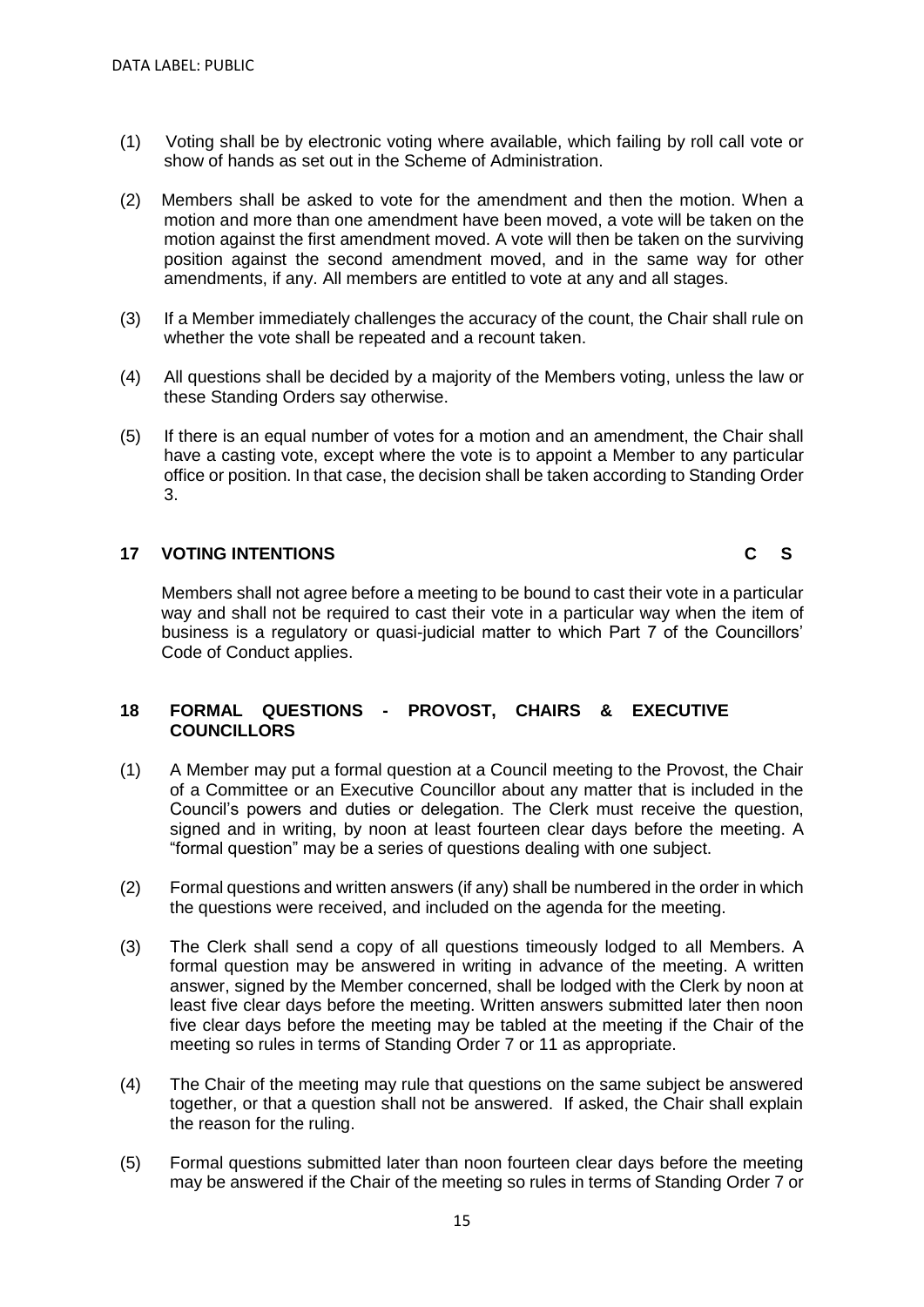11 as appropriate. Urgent questions shall be given to the Clerk before the start of the meeting and passed to the Chair to enable a ruling to be made.

- (6) The Member who puts each formal question may put two supplementary questions. A supplementary question must be relevant to the principal formal question and/or answer to it.
- (7) The Member to whom a supplementary question is put shall decide whether it shall be answered verbally at the meeting, or in writing after the meeting. If a supplementary question is to be answered after the meeting, a copy shall be provided to all Members.
- (8) The Chair of the meeting may rule under Standing Order 11 to disallow any supplementary question. If asked, the Chair shall explain the reason for the ruling.
- (9) The total time allowed for all such questions and answers shall not be more than 30 minutes. The total time allowed for asking each supplementary question and replying to it shall not be more than three minutes. No discussion, debate or decision shall be allowed on any verbal, written or supplementary questions or their answers.
- (10) The minute of the meeting shall record that a written question was asked and answered, and by whom, and (if appropriate) that supplementary questions were asked and how they were answered, and shall refer to the subject matter of the questions and answers.

### **19 URGENT MOTIONS C S**

- (1) Urgent motions not relating to the business on the agenda for the meeting and not included on the agenda for the meeting shall be given, signed and in writing and as a minimum sent by email from a council email address to the Clerk at the email address notified to members for that purpose, before the start of the meeting and passed to the Chair to enable a ruling to be made.
- (2) If the Chair rules that the motion deals with a matter already being dealt with, the motion shall not be considered.
- (3) Only members of a Committee or Sub-Committee may sign and submit an urgent motion intended for that Committee or Sub-Committee.
- (4) Motions which, if approved, would have financial consequences for the council must:-
	- Contain information regarding those consequences,
	- Confirm that the Head of Finance and Property Services has verified the financial implications of the motion.

### **20 MOTIONS FOR INCLUSION ON THE AGENDA C S**

(1) Subject to Standing Order 20 (3), a motion intended for inclusion on the agenda for a meeting shall be signed by the Member or Members submitting the motion, and received, signed and in writing, by the Clerk by noon at least fourteen clear days before the meeting. All such motions shall be included on the agenda for the meeting in the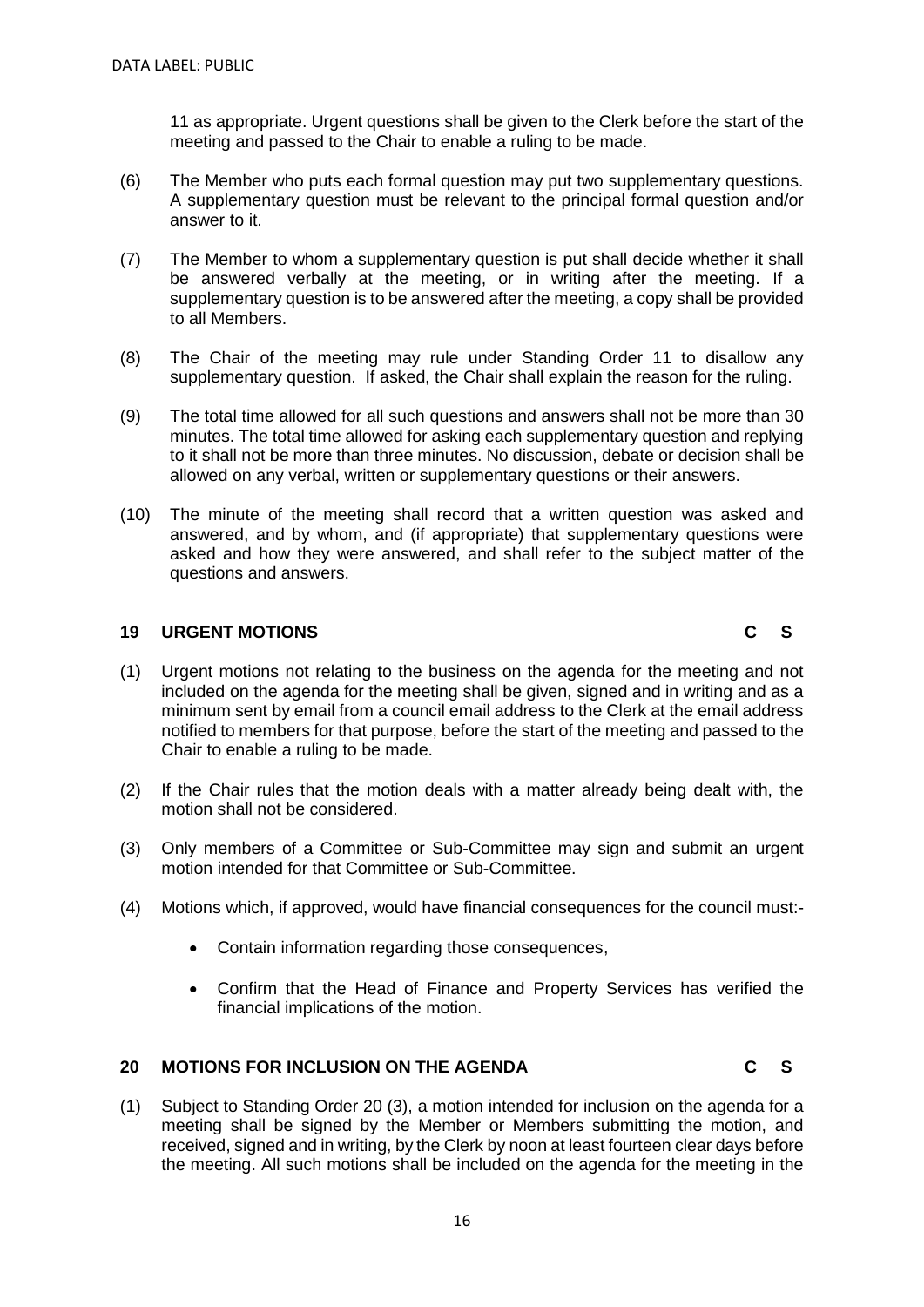order in which they are received. The Clerk shall send a copy of all motions timeously lodged to all Members.

- (2) If the Chair rules under Standing Order 11 that the motion deals with a matter already being dealt with, the motion shall not be considered.
- (3) Only members of a Committee or Sub-Committee may sign and submit a motion intended for inclusion on an agenda for that Committee or Sub-Committee.
- (4) Once a motion is submitted in writing to the Clerk and received by him or her that motion may not be withdrawn prior to the meeting, and shall in all cases be included on the agenda for disposal at or by the meeting concerned.
- (5) Motions which, if approved, would have financial consequences for the council must:-
	- Contain information regarding those consequences,
	- Confirm that the Head of Finance and Property Services has verified the financial implications of the motion.

### **21 MOTIONS FOR REMIT TO A COMMITTEE C**

- (1) A motion intended for remit to a Committee shall be signed by the Member or Members submitting the motion, and received, signed and in writing, by the Clerk by noon at least fourteen clear days before the meeting. All such motions shall be included on the agenda for the meeting in the order in which they are received. The Clerk shall send a copy of all motions timeously lodged to all Members.
- (2) The mover of the motion shall be invited to attend and speak at the Committee for consideration of that motion, and any later consideration by the Committee that directly relates to the motion until it is discharged.
- (3) The motion shall be remitted to the Committee without debate, unless the motion is ruled out of order. No seconder is required.
- (4) If the Chair rules that the motion deals with a matter already being dealt with by the Committee, the motion shall not be considered.
- (5) A Member shall not submit a motion to the Council for remit to a Committee that he or she is a member of.
- (6) Once such a motion is submitted in writing to the Clerk and received by him or her that motion may not be withdrawn prior to the meeting, and shall in all cases be included on the agenda for disposal at or by the meeting concerned.
- (7) Motions which, if approved, would have financial consequences for the council must:-
	- Contain information regarding those consequences,
	- Confirm that the Head of Finance and Property Services has verified the financial implications of the motion.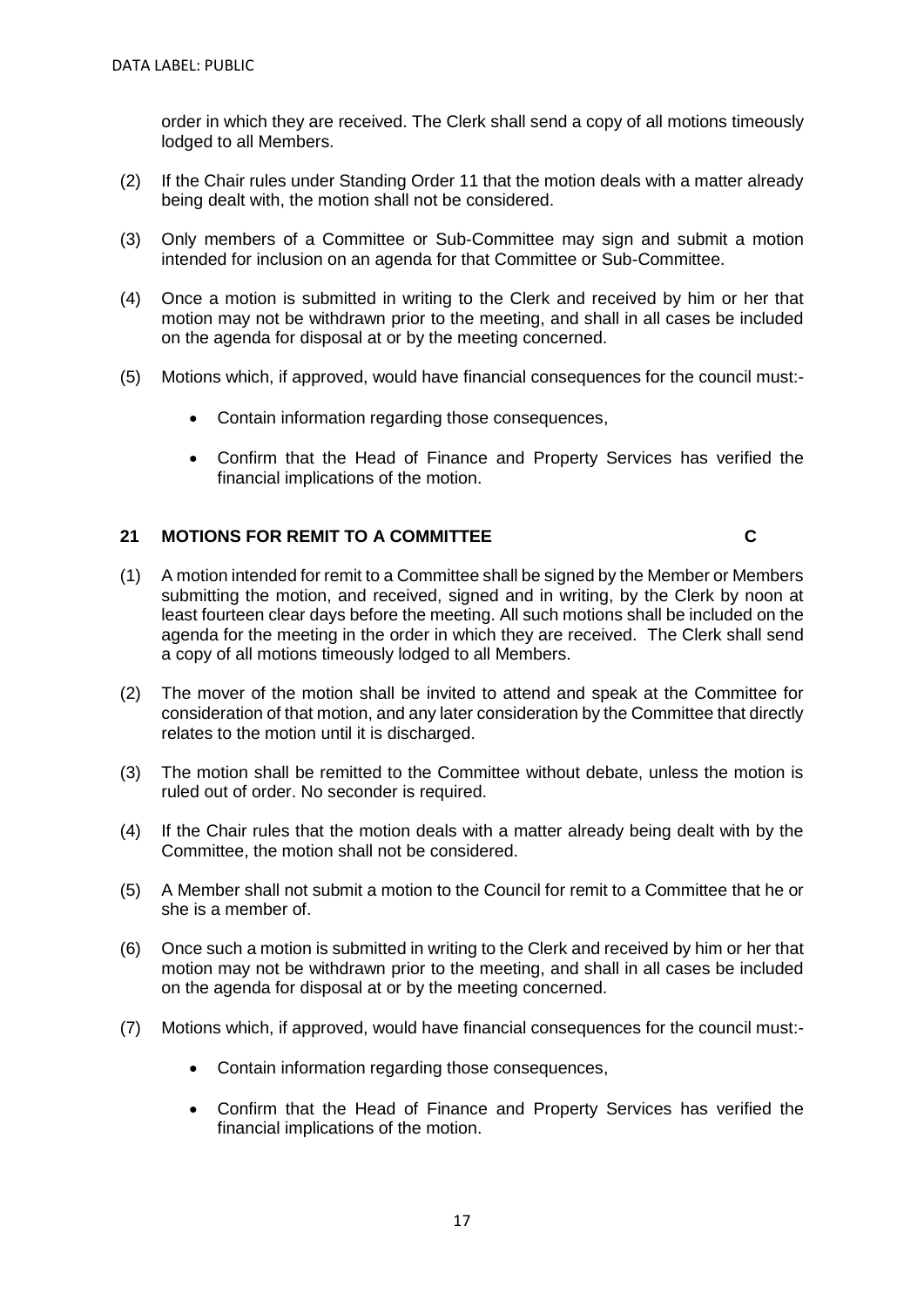### **22 OBSTRUCTIVE OR OFFENSIVE CONDUCT - MEMBERS**

- (1) Members are accountable for their own individual conduct in the Chamber at all times in terms of the Councillors' Code of Conduct and Guidance and shall observe the following standards in their conduct during meetings of the Council, its Committees, Sub-Committees, PDSPs and working groups:-
	- Members must observe the rules of conduct stemming from the law, the Councillors' Code of Conduct and any guidance from the Standards Commission, and the rules, standing orders and regulations of the Council.
	- Members must respect and behave courteously towards the chair, their Member colleagues, Council employees and any members of the public present at meetings or other formal proceedings of the Council.
	- Members shall at all times conduct themselves in an orderly, courteous and respectful manner, shall comply with rulings of the Chair and shall otherwise respect the authority of the Chair. When the Chair speaks, any Member who is addressing the meeting shall stop.
	- When a Member is speaking other Members shall not converse, or otherwise behave, in a manner which is disruptive to the Member speaking or to the meeting, or make any noise or disturbance which is so disruptive.
	- Members shall be seated unless addressing the meeting when invited to do so by the Chair, or when entering, leaving or moving to any other part of the Chamber during debate, and shall not stand in any of the passageways or other parts of the Chamber.
	- Members shall ensure that all electronic devices are switched to "silent" mode or are turned off.
- (2) The Chair shall take appropriate action under Standing Order 10 or 11 where necessary, if he or she is of the view that a Member is in breach of one or more of the foregoing standards, including switching off a member's microphone, requiring the withdrawal of a remark, requiring an apology, requiring the Member's behaviour to cease or any other action required to allow the meeting to properly proceed.
- (3) If a Member continues to behave obstructively or offensively in disregard of the authority or rulings of the Chair, a motion may be moved and seconded to suspend the Member for the rest of the meeting. The mover will explain briefly the reasons for so moving, and the Member who is the subject of the motion shall have the right to make a brief reply. The motion shall then be put to a vote in accordance with these Standing Orders but without amendment or discussion. If it is carried, the Member shall withdraw from the meeting or may be removed from the meeting and shall take no further part in it.

### **23 OBSTRUCTIVE OR OFFENSIVE CONDUCT - PUBLIC C S**

If a member of the public interrupts any meeting, the Chair may warn that person to stop the interruption. If they continue the interruption, the Chair may order the person to be removed from the meeting. If there is general disturbance at any meeting that is open to the public, the Chair may order that the public be removed from the meeting.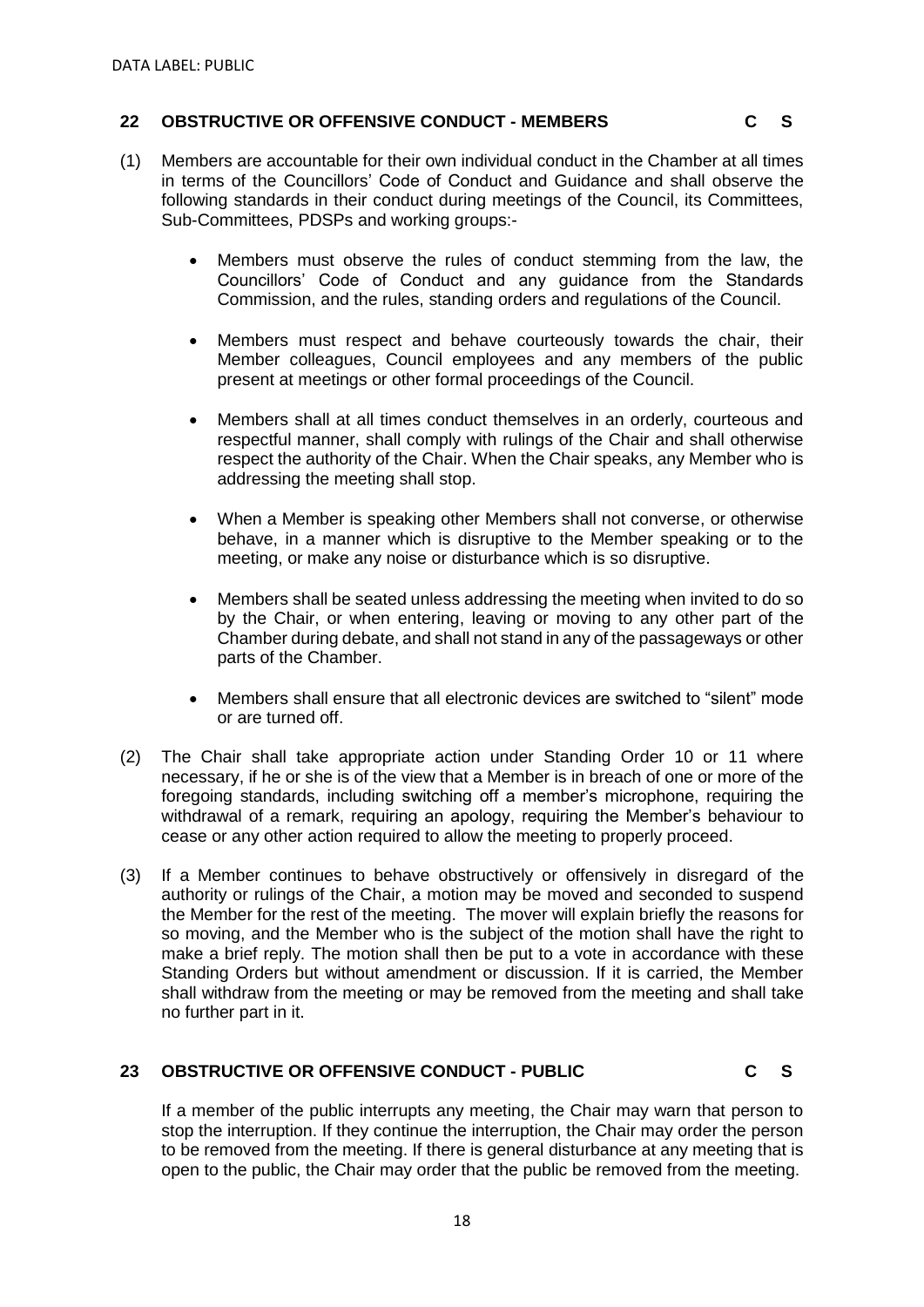### **24 PUBLIC AND PRESS - ACCESS C S**

- (1) The Clerk shall make arrangements to ensure that, except where legislation or Standing Orders say otherwise, every meeting of the Council, its Committees, Sub-
- (2) However, the public and media shall not be admitted to a meeting when an item of business is being dealt with if it is likely that they would hear:-
	- Confidential information
	- Exempt information and the meeting so agrees

Committees and PDSPs shall be open to the public and media.

- (3) Unless otherwise permitted by Standing Orders, with the exception of those bodies which customarily deal with their business without the public being admitted, meetings of Council, Committees, Sub-Committees and Policy Development & Scrutiny Panels shall be webcast and recorded by audio and/or visual means and recordings made available on or through the council's website. No other form of audio or visual recording, photography or transmission of the proceedings of any such meeting will be allowed, unless the meeting so agrees.
- (4) No broadcast or recording shall be made when the admission of the public is excluded by law or under this Standing Order.
- (5) Broadcasts and the availability of recordings are subject to the controls and restrictions the Clerk deems necessary to ensure compliance with the law and Standing Orders, including:-
	- confidential or exempt information
	- data protection
	- freedom of information, including environmental information
	- offensive or defamatory conduct or language
- (6) Where broadcasting and recording is permitted under these Standing Orders, meetings shall proceed even if recording or broadcasting equipment fails or is otherwise not available.

### **25 ADJOURNING A MEETING C S**

A meeting may be adjourned for a reasonable interval until the date and time that is determined by the Chair. A meeting shall be adjourned if -

- The Chair rules to adjourn; or
- A motion to adjourn is moved and seconded. The mover shall explain briefly the reason for moving, and the motion shall be put to a vote in accordance with these Standing Orders but without amendment or discussion

### **26 QUORUM**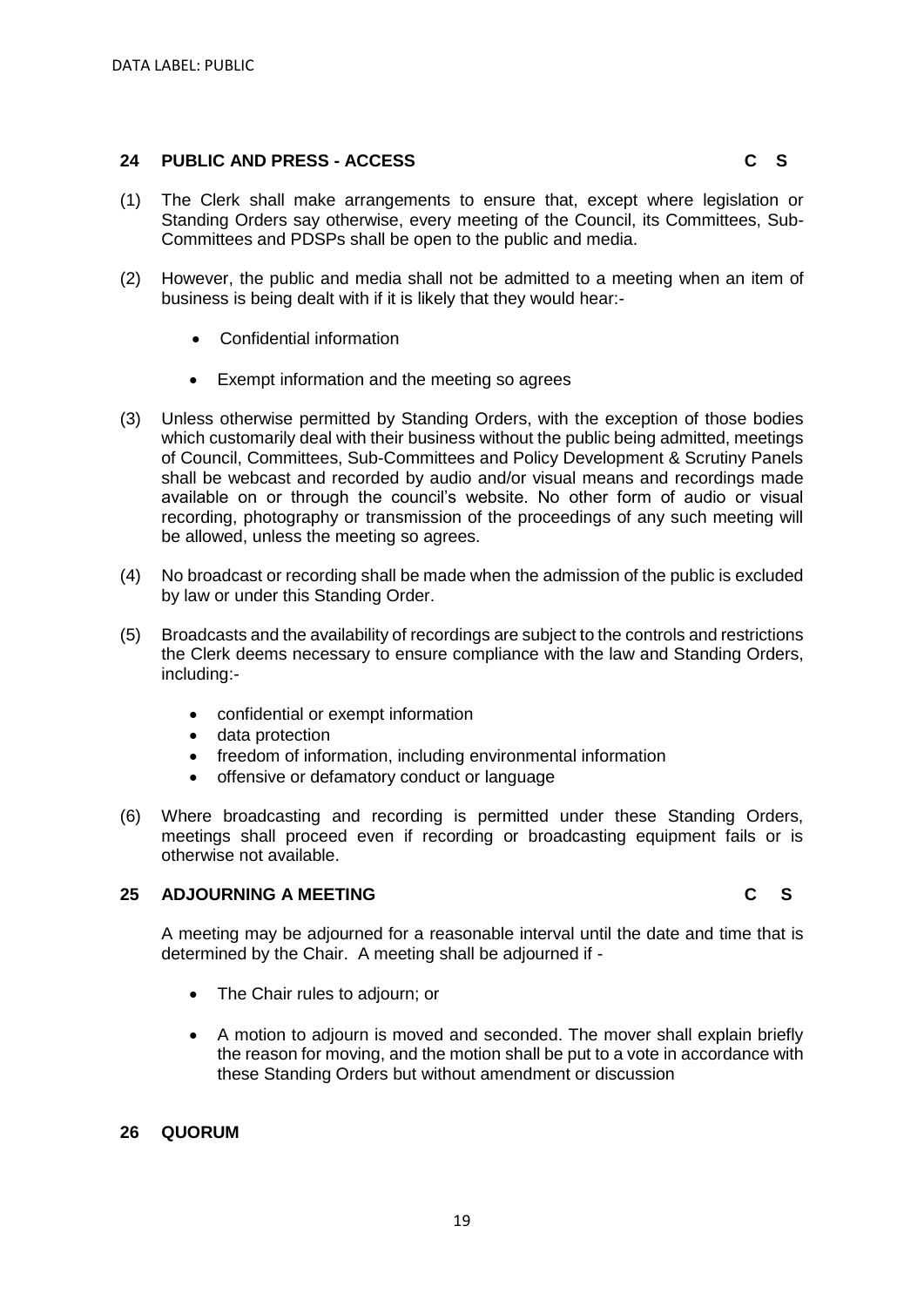A quorum of the Council shall be one quarter of Members. If a quorum is not present within 15 minutes of the scheduled start time, the meeting shall be adjourned until the date and time that is determined by the Chair at the time or afterwards. If a quorum is not present for individual items of business, those items shall be continued to a meeting on a date and time to be fixed by the Clerk, in consultation with the Chair. The meeting shall proceed to deal with the remaining items of business.

### **27 FINANCIAL AND OTHER INTERESTS – DISCLOSURE AND RESTRICTION ON PARTICIPATION AND VOTING** - DISCLOSURE AND C S

- (1) A Member who is present at a meeting where a contract or any other item of business in which he or she has any interest is to be dealt with shall disclose that interest as soon as possible after the start of the meeting.
- (2) If less than a quorum is entitled to vote on an item of business because Members have declared financial or other interests which require them to leave the room in terms of the Councillors' Code of Conduct then that item cannot be dealt with at the meeting and shall be carried forward to the next meeting.

### **28 CHANGING A DECISION C S**

A decision cannot be changed within six months unless the Chair rules that there has been a material change of circumstances. If asked, the Chair shall explain the reason for the ruling.

### **29 ATTENDANCE AT HEARINGS C S**

Members may take part in or vote on a hearing only if they have attended the entire proceedings of the hearing where the item of business is a regulatory or quasi-judicial matter to which Part 7 of the Councillors' Code of Conduct applies.

### **30 DURATION OF APPOINTMENTS, ATTENDING AND FAILING TO ATTEND MEETINGS C S**

- (1) Subject always to the terms of Standing Order 28, appointments to positions of responsibility shall be reviewed by the Council at any time, subject to a relevant motion appearing on an agenda for a meeting of the Council, and subject to giving three months' notice in writing to the Clerk of the motion. The Clerk shall send a copy of all such motions timeously lodged to all Members as soon as practicable after the expiry of the three-month deadline.
- (2) The appointment of a member to any position of additional responsibility or to any body governed by these Standing Orders shall cease when the member ceases to be a councillor, or resigns the position, or as a result of a review under SO30(1). Any acting position arising through that member under the Family Leave Scheme shall cease at the same time.
- (3) During any period of their leave under the Family Leave Scheme members will be entitled to attend and take part in meeting of council but only as an ordinary member.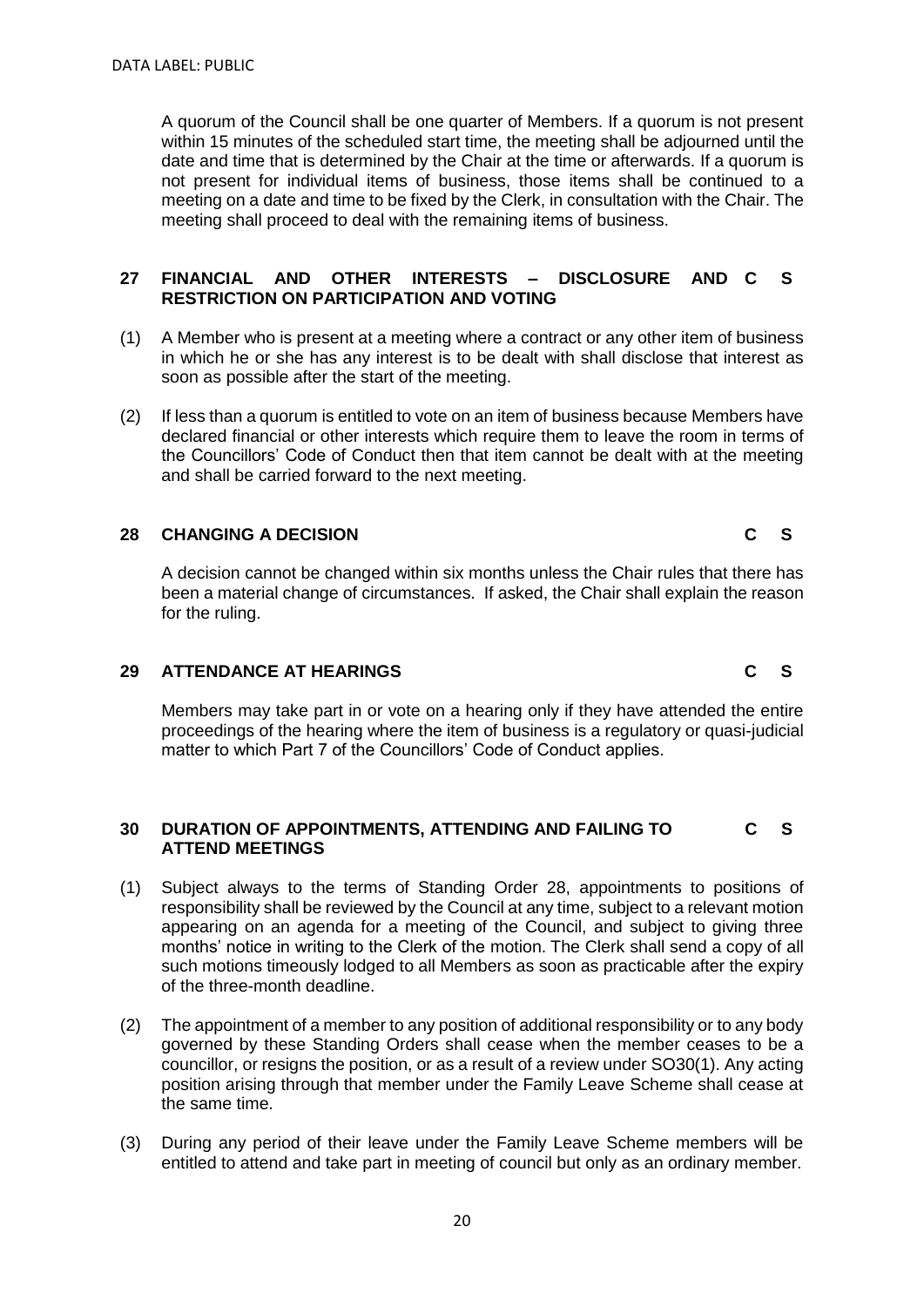(4) If a Councillor fails under section 35 of the Local Government (Scotland) Act 1973 to attend meetings for six months, the Clerk shall inform the Council and shall identify any part of the period of absence which is attributable to the Family Leave Scheme. Unless the Council decides that the failure to attend was due to some reason approved by it, the Councillor shall stop being a Member of the Council. Subject to a decision by the council to the contrary, absence attributable to the Family Leave Scheme and notified under Standing Order 3(7) is presumed to be an approved reason.

### **31 URGENT BUSINESS - ACTION BY CLERK C S**

- (1) The Clerk is authorised to take any necessary action where a matter arises of such urgency that it cannot await the decision of the Council or the Committee or Sub-Committee concerned.
- (2) Prior to using this delegated authority, the Clerk shall consult with the Provost, Depute Provost, Leader of the Council, or the Chair of the Committee or Sub-Committee concerned, as appropriate, and shall not proceed until the appropriate members signify in writing that they have been consulted.
- (3) Where any of the Members who shall be consulted under this Standing Order are not available, the Clerk shall consult with appropriate Members who are available.
- (4) Action taken by the Clerk under this delegated authority shall be notified forthwith to group leaders and Independent members and reported to the next meeting of the Council, or the Committee or Sub-Committee concerned.

### **32 MEMBERSHIP OF AND ATTENDANCE AT OUTSIDE BODIES AND CONFERENCES C S**

- (1) The appointment of a Member to an outside body ends when the person appointed ceases to be a Member, unless terminated earlier by resignation or by the Council.
- (2) Any Member who has been appointed to attend a meeting with another organisation or a conference or make a visit can appoint a substitute to attend in their place if he or she is unable to attend themselves, and subject to the agreement of the other organisation where appropriate.

### **33 STANDING ORDERS – AMENDMENT AND PUBLICATION**

- (1) The Council, and only the Council, may change these Standing Orders and the Scheme of Administration if the agenda gives notice of the proposed change, subject to the provisions of the Local Government (Scotland) Act 1973.
- (2) The Clerk shall publish the Standing Orders of the Council, and shall arrange for them to be re-published to incorporate all changes.

### **SCHEME OF ADMINISTRATION**

### **COMMITTEES**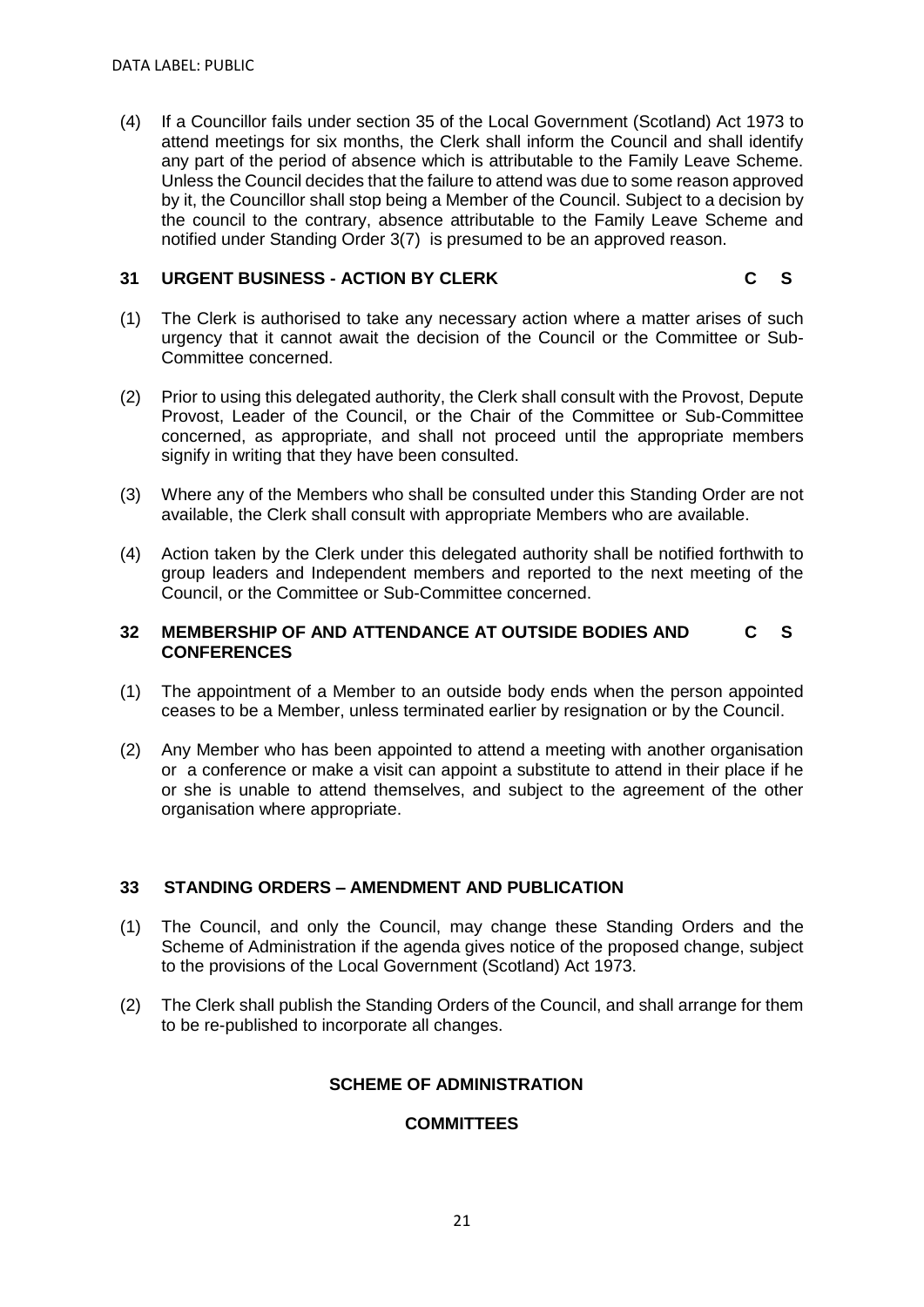### **34 APPOINTMENT OF CHAIRS AND MEMBERS, REMIT AND MEETINGS OF COMMITTEES**

The Council shall appoint the Chair, Vice-Chair and Members of all Committees. Each Committee shall have a remit setting out its powers to conduct business in specific areas of the Council's responsibility, as determined by the Council. Each Committee shall meet according to a regular timetable as determined by the Council or as otherwise provided in the Council's Scheme of Administration. The remits of the Committees shall be included in the Council's Scheme of Administration forming part of these Standing Orders.

### **35 DELEGATION AND REFERENCE TO COMMITTEES**

- (1) The Council shall not delegate functions to a Committee if the law forbids such delegation.
- (2) The Council may deal with any matter included in the delegation to a Committee, even if there is no report from that Committee on the matter.
- (3) The Council may alter the delegation to a Committee. The Clerk shall arrange for these Standing Orders to be re-published to incorporate the change.
- (4) The Council may refer a matter to a Committee for consideration but not delegate powers to that Committee to reach a decision. In this case the Committee shall make a recommendation to the Council which shall require to be considered by the Council.
- (5) Committees shall follow any instructions, decisions and policies of the Council, even when these affect matters delegated or referred to that Committee.
- (6) Committees shall not incur expenditure which does not keep to financial regulations, or is inconsistent with the approved capital and revenue budgets, unless specific delegation has been made.
- (7) Committees shall not take decisions, introduce new policies or change policies which have a significant impact on the corporate plan or the resources of the Council, unless specific delegation has been made.
- (8) Committees shall not take decisions, introduce new policies or change policies which fall within the remit of, or conflict with the declared policy of the Council or another Committee.

### **36 CHAIR**

- (1) The Chair shall take the chair at any meeting or part of a meeting of a Committee where he or she is present. If the Chair is absent, the Vice-Chair shall take the chair, failing whom another Member of the Committee chosen by the Members present following the procedure in Standing Order 3.
- (2) During any period of their leave under the Family Leave Scheme members will be entitled to attend and take part in meetings of committees to which they are appointed but only as ordinary members.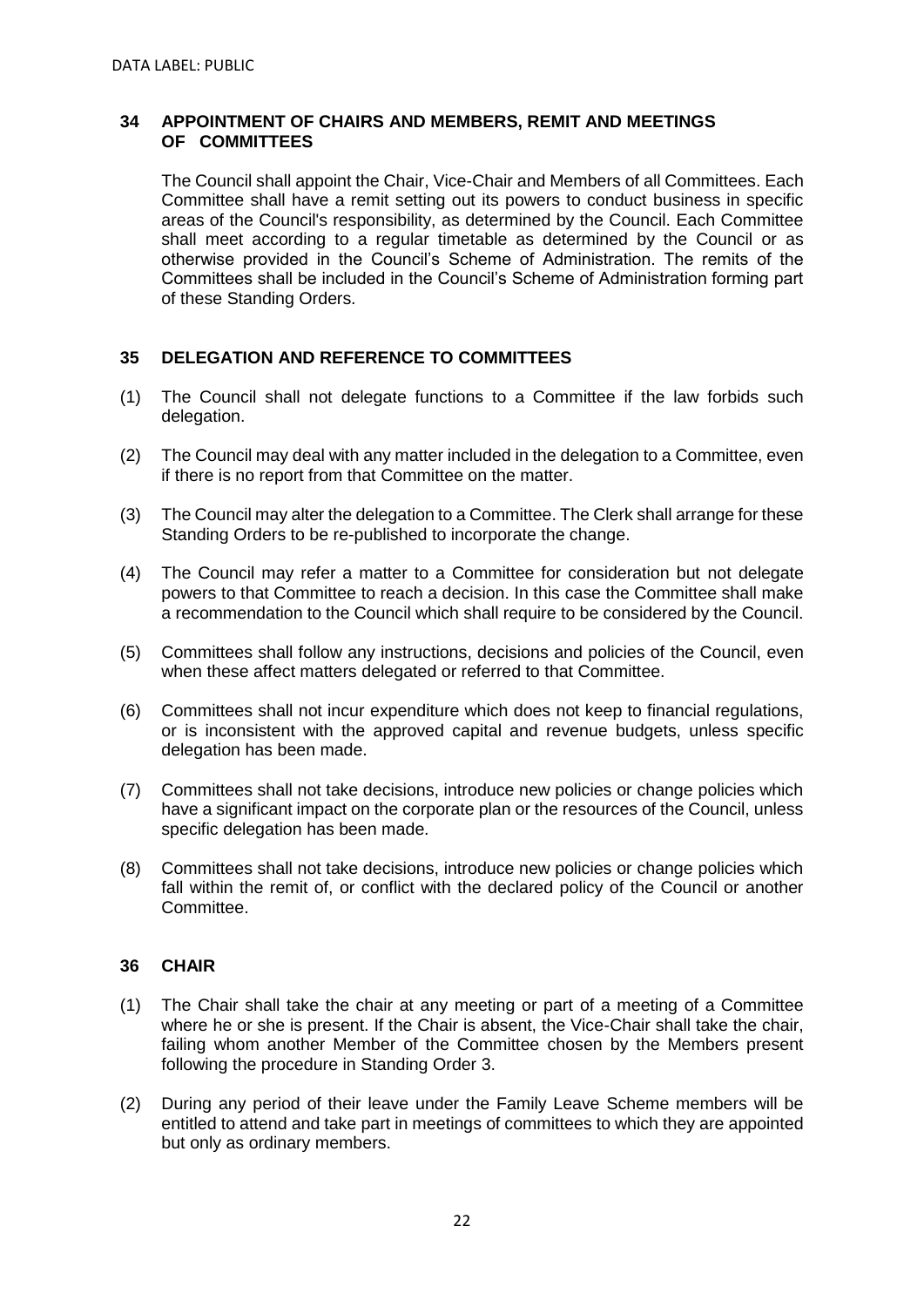### **37 MEMBERSHIP S**

Every Elected Member of a Committee shall stop being a member of the Committee when he or she stops being an Elected Member.

### **38 ATTENDANCE OF NON-MEMBERS AT COMMITTEES**

- (1) A Councillor can observe the whole proceedings of any meeting of a Committee that he or she is not a member of, except when the item of business is a regulatory or quasi-judicial matter to which Part 7 of the Councillors' Code of Conduct applies and is to be heard in private under Standing Order 24.
- (2) Any Councillor can take part in the discussion of any item of business being dealt with by a Committee that he or she is not a member of if the subject matter relates substantially to the Councillor's own ward interest. The Councillor shall inform the Chair of his or her intention to do so before the start of the meeting
- (3) Where the Councillor observing a meeting of a Committee or attending to take part in the discussion on a particular item or items has an in any item of business being discussed by that Committee, the Councillor shall disclose the interest as soon as possible after the start of the meeting. He or she shall leave the room during consideration of the item of business and not observe or take part in the discussion on the item of business, unless the Councillors' Code of Conduct permits otherwise.

### **39 REPORTING ARRANGEMENTS**

The reporting arrangements for Committees shall be as contained in the Council's Scheme of Administration.

### **40 SUBSTITUTE MEMBERS**

- (1) Members of Committees may appoint substitute Members each time they are unable to attend meetings, but only where authorised to do so in terms of the Council's Scheme of Administration, and subject to completion of any training required in terms of that Scheme.
- (2) Members of the Appeals and Licensing Committees shall appoint substitute Members each time they are unable to attend meetings.
- (3) A substitute member may only participate if the member appointing the substitute has informed the Clerk accordingly
- (4) Where such a substitution takes place, the substitute Member shall replace the other Member for the whole of the meeting.

### **41 DATE AND TIME OF MEETINGS – COMMITTEES**

(1) The Council shall agree a timetable of ordinary or scheduled meetings of Committees that meet according to a regular timetable at the first meeting following an election. As far as practical and subject to the terms of the Council's Scheme of Administration, ordinary meetings of Committees shall be held at these times.

**S**

**S**

**S**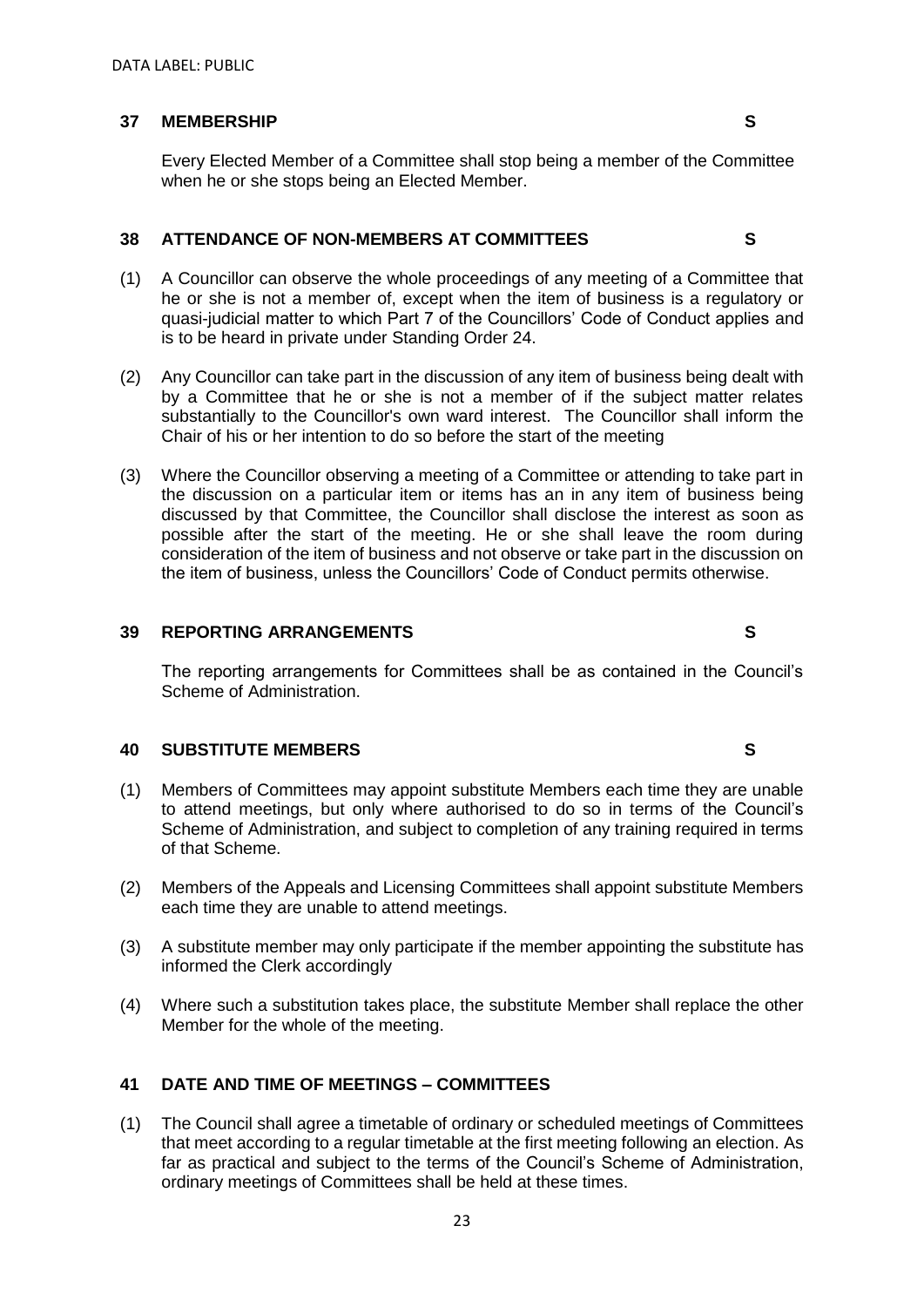- (2) Until the notice calling the meeting is issued, the Chair may alter the date or time of an ordinary meeting. The meeting shall take place within a reasonable period of time after the date first scheduled.
- (3) The Clerk, in consultation with the Chair, shall fix the date and time of meetings of those Committees that do not meet according to a regular timetable.
- (4) Ordinary meetings shall not be timetabled to take place during West Lothian school holiday periods or to start before 9.30 am or after 3.00 pm, unless required for the conduct of regulatory and appeals business.
- (5) Except for Local Area Committees, the physical location of meetings convened as hybrid or physical meetings shall be the council chamber, or, in exceptional circumstances, another place judged to be suitable by the Clerk. Local Area Committees may resolve that the physical location of meetings convened as hybrid or physical meetings shall be elsewhere than the council chamber, subject to the agreement of the Clerk.
- (6) Meetings shall be convened as remote-access, hybrid or physical meetings as determined by the Clerk. The number and political composition of members able to participate by being physically present in the meeting room will be specified in the Scheme of Administration. Members of the public and appointed members must participate by remote-access whenever there are physical distancing arrangements in the Civic Centre, unless otherwise required by law.

### **42 QUORUM - COMMITTEES**

A quorum of a Committee shall be as detailed in the Council's Scheme of Administration. If a quorum is not present within 15 minutes of the scheduled start time, the meeting shall be adjourned until the date and time that is determined by the Chair at the time or afterwards. If a quorum is not present for individual items of business, those items shall be continued to a meeting on a date and time to be fixed by the Clerk, in consultation with the Chair. The meeting shall proceed to deal with the remaining items of business.

### **43 STANDING ORDERS WHICH APPLY TO COMMITTEES**

Standing Orders 1, 3, 5-8, 10-17,19-25, 27-32 and 52-53 which apply to the Council apply to Committees in the same way.

### **SUB-COMMITTEES**

### **44 SUB-COMMITTEES**

(1) The Council may determine any Sub-Committees of its Committees, their remits, delegated powers, and number of Members, and appoint the Chairs, Vice-Chairs and members of these Sub-Committees at the first meeting following an election or thereafter. The remits of these Sub-Committees shall be included in the Council's Scheme of Administration.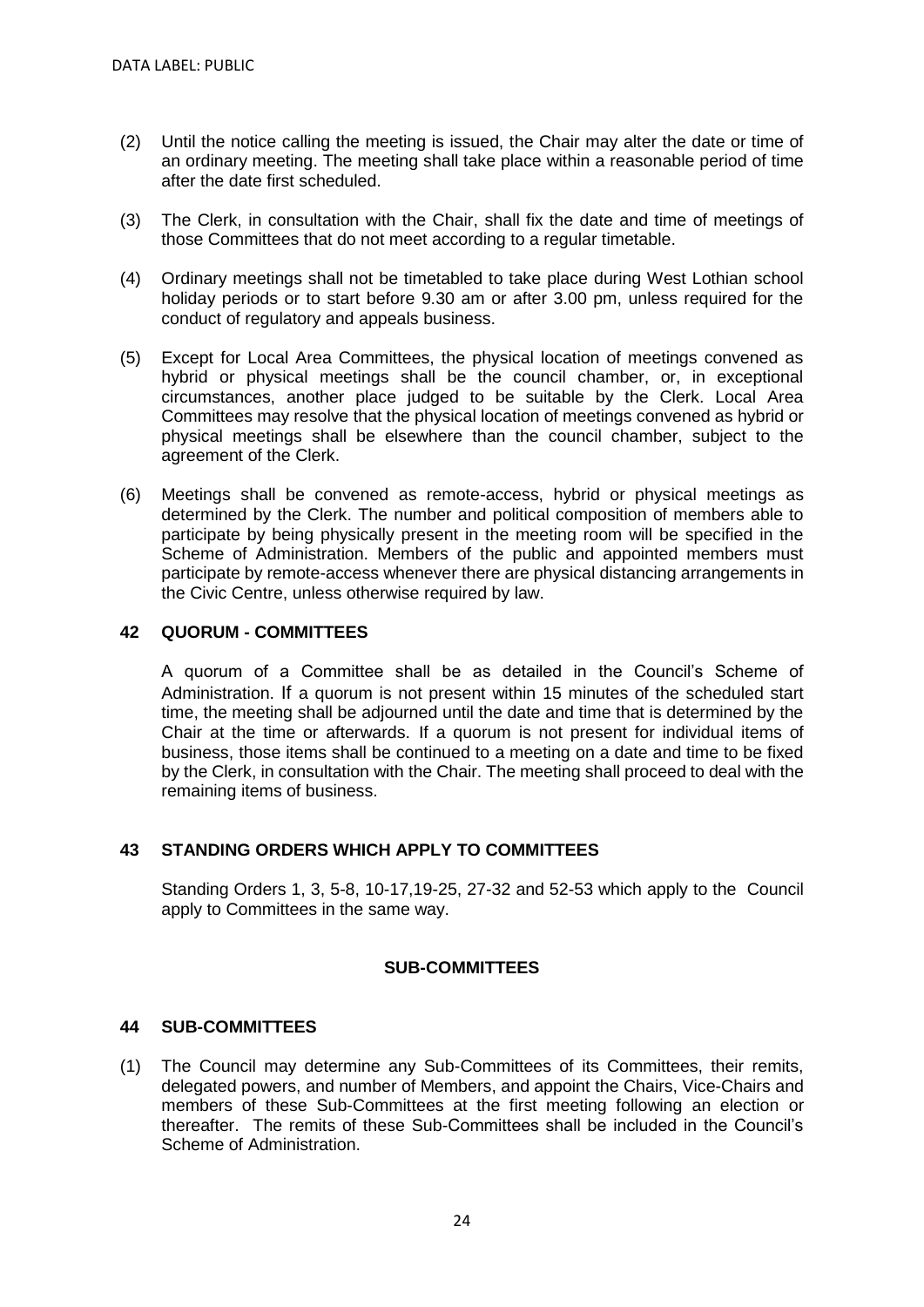- (2) The parent Committee may determine any of its Sub-Committees their remits, delegated powers, and number of Members, and appoint the Chairs, Vice-Chairs and members of these Sub-Committees if this function is delegated by the Council. A Committee may only delegate matters which fall within its remit and delegated powers. The remits of these Sub-Committees shall be included in the Council's Scheme of Administration.
- (3) The parent Committee may set up new Sub-Committees and determine their remits, delegated powers, and number of Members, and appoint the Chairs, Vice-Chairs and members of these Sub-Committees. A Committee may only delegate matters which fall within its remit and delegated powers. The remits of these Sub-Committees shall be included in these Standing Orders.
- (4) The parent Committee may alter the membership of its Sub-Committees whether set by the Council or the parent Committee.

### **45 DELEGATION AND REFERENCE TO SUB-COMMITTEES**

- (1) The parent Committee may deal with any matter included in the delegation to a Sub-Committee, even if there is no report from that Sub-Committee on the matter.
- (2) The parent Committee may alter the delegation to a Sub-Committee whether set by the Council or the parent Committee. The Clerk shall arrange for the Council's Scheme of Administration to be re-published to incorporate the change.
- (3) A parent Committee may refer a matter to a Sub-Committee for consideration but not delegate powers to that Sub-Committee to reach a decision. In this case the Sub-Committee shall make a recommendation to the parent Committee which shall require to be considered by the parent Committee.
- (4) Sub-Committees shall follow any instructions, decisions and policies of the Council and its Sub-Committees, even when these affect matters delegated or referred to that Sub-Committee.
- (5) Sub-Committees shall not incur expenditure which does not keep to financial regulations, or is inconsistent with the approved capital and revenue budgets.
- (6) Sub-Committees shall not take decisions, introduce new policies or change policies which may have a significant impact on the corporate plan or the resources of the Council.
- (7) Sub-Committees shall not take decisions, introduce new policies or change policies which fall within the remit of, or conflict with the declared policy of, the Council, the parent Committee or another Committee or Sub-Committee.

### **46 CHAIR**

(1) The Chair shall take the chair at any meeting or part of a meeting of a Sub Committee where he or she is present. If the Chair is absent, the Vice-Chair shall take the chair, failing whom another Member of the Sub-Committee chosen by the Members present following the procedure in Standing Order 3.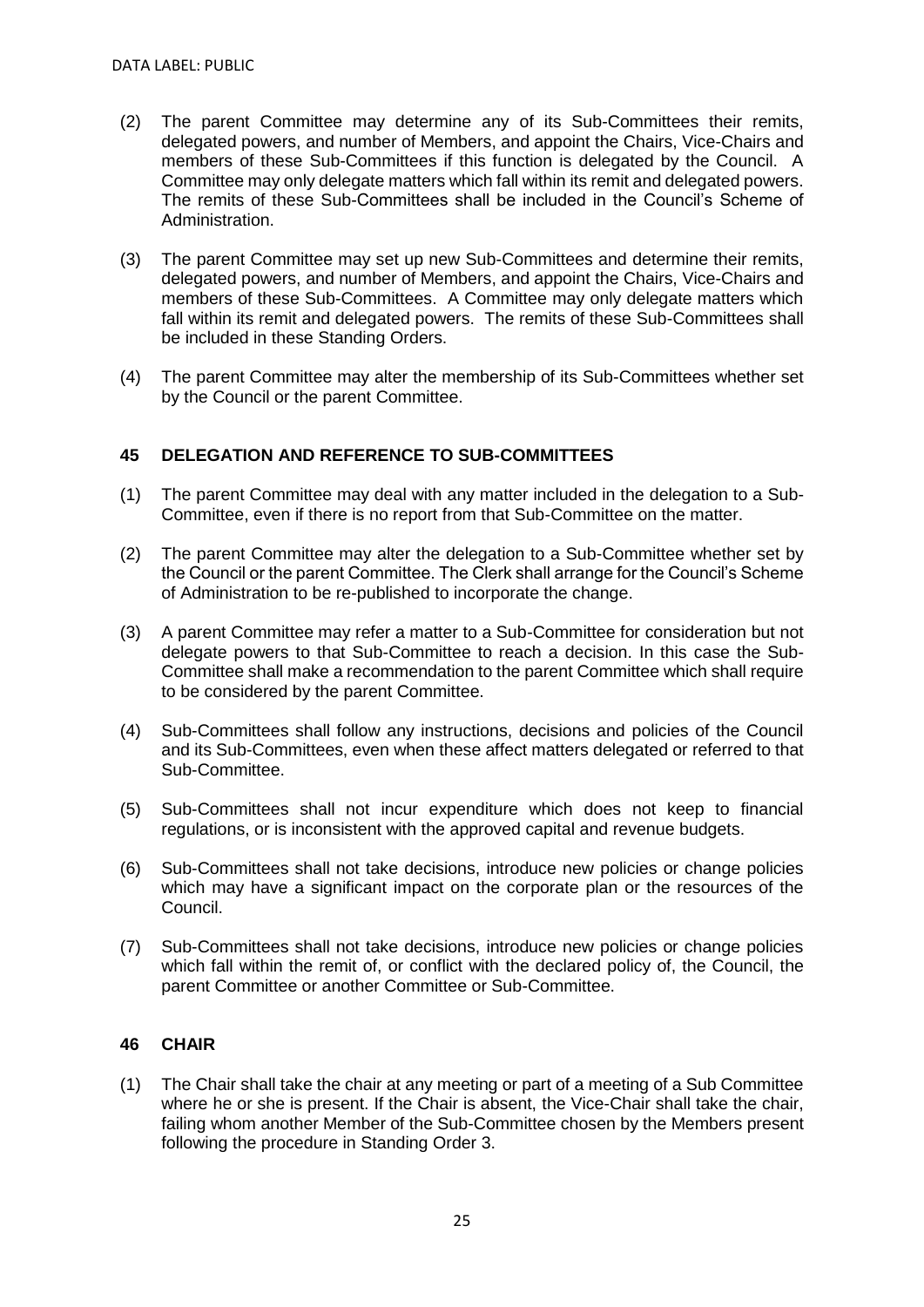(2) (2) During any period of their leave under the Family Leave Scheme members will be entitled to attend and take part in meetings of sub-committees to which they are appointed but only as ordinary members.

### **47 DATE AND TIME OF MEETINGS**

- (1) The Council shall agree a timetable of Sub-Committee meetings, for those Sub-Committees that are set up and meet according to a regular timetable, at the first meeting following an election or thereafter. As far as practical, ordinary meetings of such Sub-Committees shall be held at these times.
- (2) Until the notice calling the meeting is issued, the Chair may alter the date or time of a meeting. The meeting shall take place within a reasonable period of time after the date first scheduled.
- (3) The Clerk, in consultation with the Chair shall fix the times of those Sub-Committee meetings that do not meet according to a regular timetable.
- (4) Ordinary meetings shall not be timetabled to take place during West Lothian school holiday periods or to start before 9.30 am or after 3.00 pm, unless required for the conduct of regulatory and appeals business.
- (5) The physical location of meetings convened as hybrid or physical meetings shall be the council chamber, or, in exceptional circumstances, another place judged to be suitable by the Clerk.
- (6) Meetings shall be convened as remote-access, hybrid or physical meetings as determined by the Clerk. The number and political composition of members able to participate by being physically present in the meeting room will be specified in the Scheme of Administration. Members of the public and appointed members must participate by remote-access whenever there are physical distancing arrangements in the Civic Centre, unless otherwise required by law.

### **48 QUORUM**

A quorum of a Sub-Committee shall be three Members. If a quorum is not present within 15 minutes of the scheduled start time, the meeting shall be adjourned until the date and time that is determined by the Chair at the time or afterwards. If a quorum is not present for individual items of business, those items shall be continued to a meeting on a date and time to be fixed by the Clerk, in consultation with the Chair. The meeting shall proceed to deal with the remaining items of business.

### **49 STANDING ORDERS WHICH APPLY TO SUB-COMMITTEES**

Standing Orders 1, 3, 5-8, 10-17, 19, 20, 22-25, 27-32, 37-40 and 52-53 which apply to the Council or Committees apply to Sub-Committees in the same way.

### **POLICY PANELS AND WORKING GROUPS**

### **50 POLICY DEVELOPMENT AND SCRUTINY PANELS**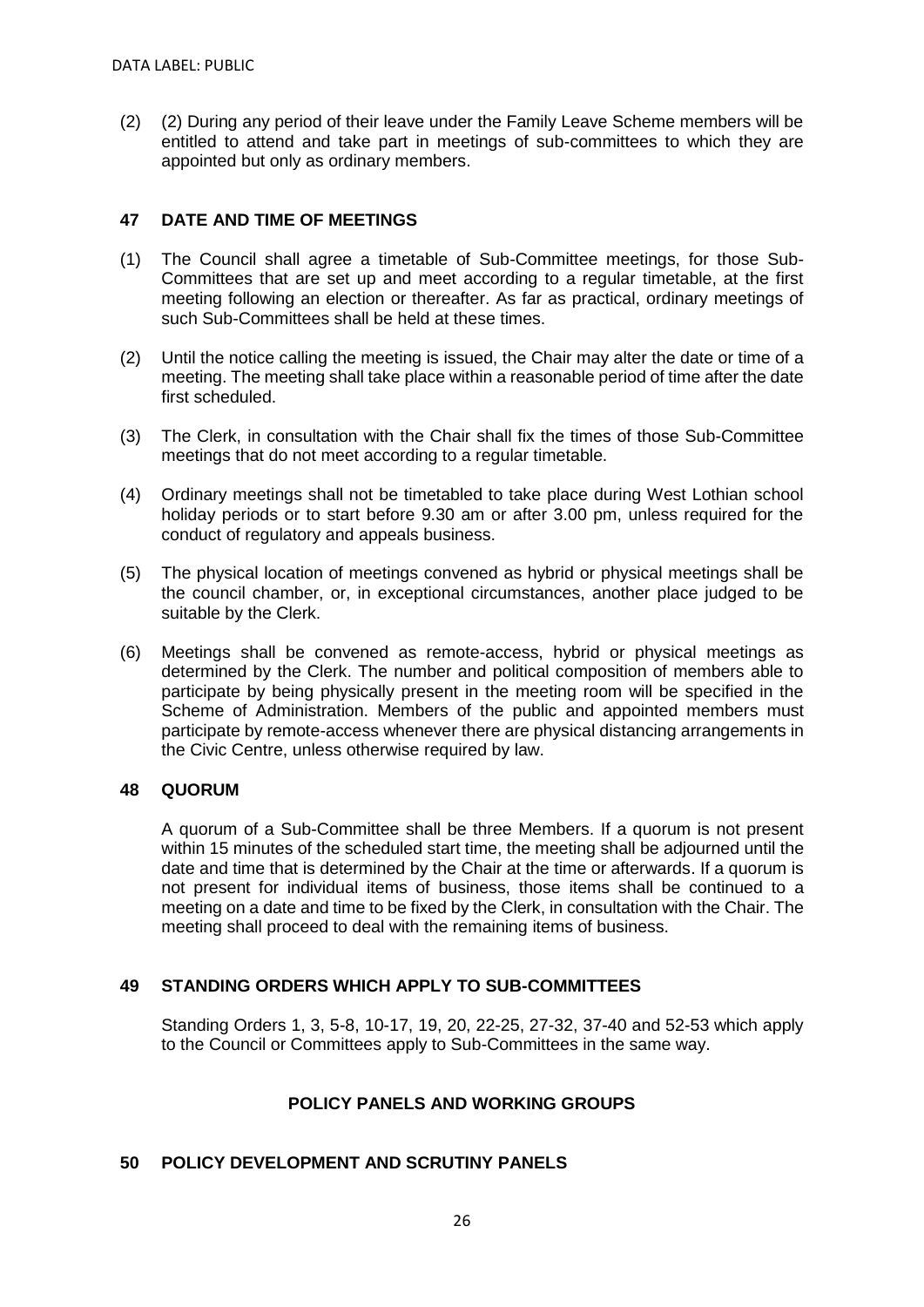- (1) The Council shall set up Policy Development and Scrutiny Panels to allow Members to work with officers and representatives from bodies outside the Council such as the Council's partnership bodies, the Scottish Government and other public agencies and voluntary organizations as well as members of the public to develop policy and scrutinise its implementation.
- (2) The terms of reference and powers of these Panels shall be detailed in the Council's Scheme of Administration.
- (3) With the exceptions of Standing Orders 1, 50 and 52, the Standing Orders of the Council shall not apply to these Panels.
- (4) Agendas and reports for meetings of these Panels shall be published and, so far as practicable, shall be made available to the public in the same way and to the same extent as are agendas and reports for meetings of Council and its Committees and Sub-Committees. Meetings shall be convened as remote-access, hybrid or physical meetings as determined by the Clerk. The physical location of meetings convened as hybrid or physical meetings shall be the council chamber, or, in exceptional circumstances, another place judged to be suitable by the Clerk.
- (5) Meetings of these Panels shall be publicised and shall be open to the public in the same way and to the same extent as are meetings of Council Committees. Members of the public and appointed members must participate by remote-access whenever there are physical distancing arrangements in the Civic Centre.
- (6) Ordinary meetings shall not be timetabled to take place during West Lothian school holiday periods or to start before 9.30 am or after 3.00 pm.
- (7) Members of PDSPs may appoint substitutes each time they are unable to attend meetings. During any period of their leave under the Family Leave Scheme members will be entitled to attend and take part in meetings of PDSPs to which they are appointed but only as ordinary members.
- (8) The Chair of a Working Group shall regulate the conduct of business at meetings, and shall ensure that all Members receive a fair hearing. The number and political composition of members able to participate by being physically present in the meeting room will be specified in the Scheme of Administration
- (9) Where a report contains recommendations which are to be referred to council or committee for decision and elected members disagree with that course of action, that shall be recorded in the minute and the officer responsible for the report shall ensure that council or committee is made aware of that disagreement.

### **51 LOCAL AREA COMMITTEES**

- (1) The Council shall set up Local Area Committees, one for each of the Council's wards, to act as a focus for discussion of issues affecting the individual Wards and to exercise powers delegated to it by Council or the Council Executive.
- (2) The membership, terms of reference, meeting and administrative arrangements and powers of the Local Area Committees are as detailed in the Council's Scheme of Administration.